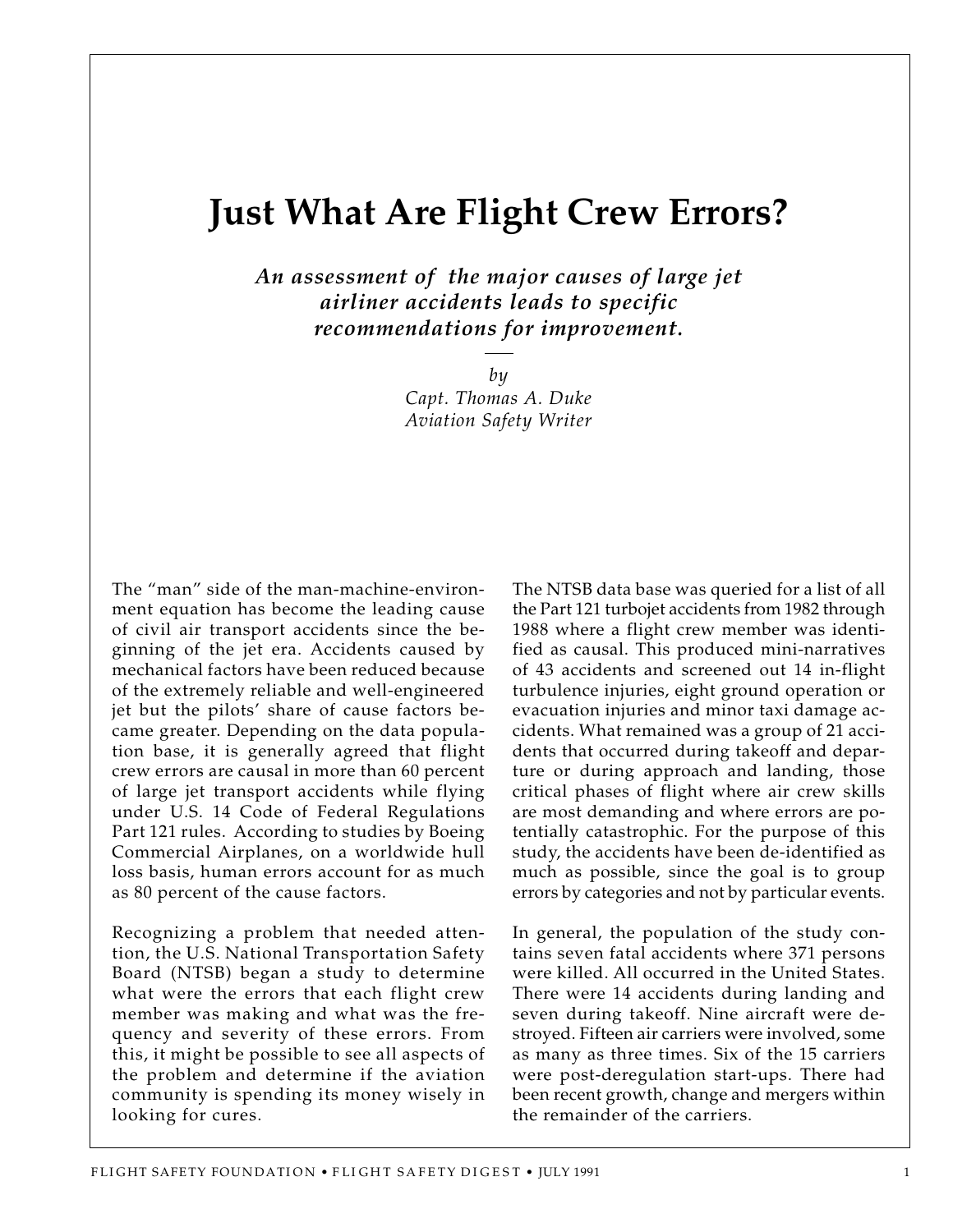There were several carriers with no accidents attributed to flight crew error during this period. Some of the companies were prospering and some were not doing as well financially.

The frequency varied from one to eight accidents per year. The number of accidents by type of aircraft related closely to the number of takeoff-landing cycles. Three airports — Dallas-Fort Worth, Texas, Denver, Colorado and Detroit, Michigan — were the sites of eight of the 21 accidents. Weather was a factor in 15 of the 21 accidents, and mechanical trouble and communications confusion were involved in three each. Air crew member fatigue was involved in one case. There were four cases without stressful

distraction. The captain was at the controls in 17 cases.

## **Methodology Applied to the Study**

The next task was to take these 21 accidents involving flight crew error causes and convert the event-oriented NTSB phraseology to short, individualized statements about crew members. Each individual human error identified in the probable and contributing cause statements was reconstructed onto a worksheet. Then the findings were reviewed to add those errors that occurred near the time of the accident event but were not mentioned in the cause statement. Not all accidents had final NTSB accident reports, so the docket records were also gleaned to amplify the number of distinct human errors identified in the investigation group reports. The factual and analysis sections of the reports were also examined for additional errors that did not appear in the findings or cause statements.

Although the NTSB causal statements identified 65 individual flight crew errors in the 21 accidents, the remainder of the narrative and docket records brought the total of human errors to 154, or an average of 7.3 per accident. When these were later categorized and compared, there were only slight differences in the ratio of types of errors uncovered by using only the cause statements versus adding the extra errors. The errors added to the value.

*There were 14 accidents during landing and seven during takeoff.*

The next task was to convert the event-oriented, board-identified human errors to terms more useful in cataloging human errors. A human performance taxonomy, a classification that was originally intended to file and retrieve topical information from the U.S. National Aeronautics and Space Administration (NASA) and NTSB data bases, was modified slightly for this purpose. The modifications removed conflicts of overlapping and confusing uses of terminology for investigating and report-

ing human factors in accidents. Such words as "communications" and "coordination" or "judgment" and "decision making" had to be separated or merged in meaning. Others such as "procedural behavior," "flight-planning," "physiological," or "inter-actional" had to be tightly defined as they pertained to the study.

In this way, the transfer of terminology for the data would logically result in proper error categorization. Each identified error would fit into only one converted category to create the best observations on "just what are these errors." The taxonomy contains four levels. Level I identifies the human making the error, such as captain, first officer or flight engineer. Level II identified the major category of error such as *communication, flight-planning, procedural behavior, decision making, physiological, interactional, and organizational oversight*. Level III amplifies or divides each Level II item by such things as phase of flight or sub-area of concern. Level IV further amplifies Level III with more specific common areas of concern.

For purposes of this discussion, these are the taxonomical terms most needing tight operational definitions at this point:

• *Communication* involves information transfer from outside the aircraft (external).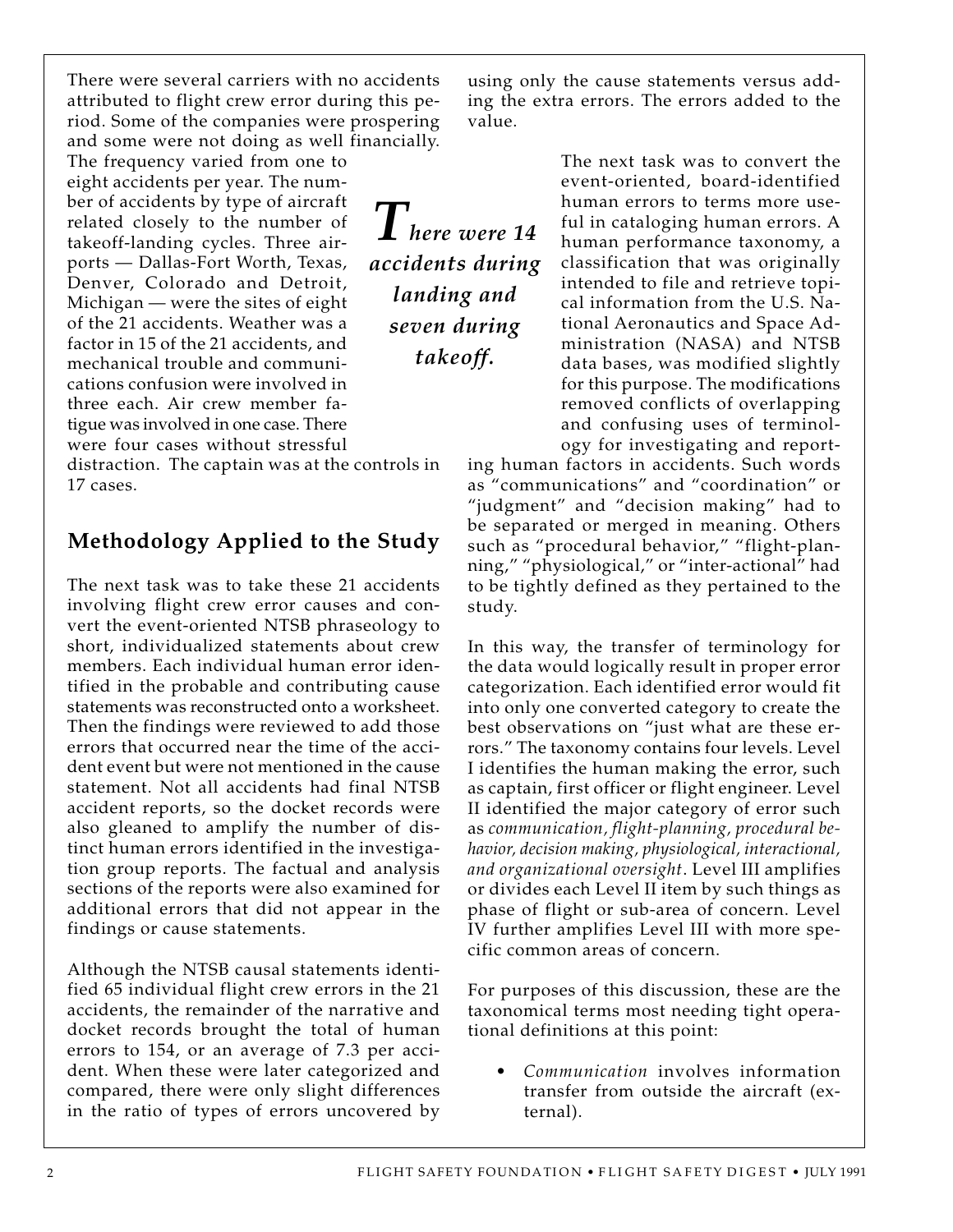- *Flight-planning* involves calculations/inspections prior to and during flight (rechecks).
- *Procedural behavior* involves performance using knowledge, rules, *U.S. Federal Aviation Regulations* (FARs), handbooks, *Airman's Information Manual* (AIM), company policy, etc. (by-the-book).
- *Coordination* involves procedural intra-cockpit verbal and visual communications between crew members (crosschecks).
- *Decision making* judgments involve uncertainties, probabilities, trade-offs, lack of rules, conflicting rules or information and even deliberate disregard of the proper, safest decision (least-worst choice).
- *Physiological* involves physical and mental health problems such as impairment, stress, fatigue, work overload, etc. (health).
- *Interactional* involves the interface of manmachine-environment such as cockpit design, airport congestion, etc. (workspace).
- *Organizational oversight* involves errors by management and support agencies outside the cockpit (the system).

Each taxonomical term was given a number or letter identifier to facilitate the subsequent

combining of errors into specific groupings. Each of the errors from the 21 accident worksheets was assigned letter and number codes from the taxonomy using the author's judgment as to what the core human factors issue was in each taxonomy translated error identified by the NTSB.

Here is an example of the conversion stated three ways:

- *NTSB data base statement:* "Ice/frost removal from aircraft, not performed, captain."
- *Human Performance taxonomy:* "Captain, decision making, procedural behavior, safety first."
- *Plain English mini-narrative:* "Captain took chance, did not follow company procedure to remove frost from wings before takeoff."

When all 154 identified errors from the 21 accidents were converted to taxonomy codes, they were again unscrambled into taxonomy terms by groupings of phrases. The resulting data provides some useful information within the constraints of this simplified process and the small size of the accident population. It is probably close to being accurate and, with that caveat, useful to those trying to control human errors but not knowing where to wisely put their efforts.

## **General Results from the Study**

When dealing with aircrew errors that occurred near the time of the accident, an overwhelming 90 percent involved procedural behavior or decision-making factors. Of the remaining 10 percent, communications and flight planning comprised seven percent of the errors. The NTSB mentioned only four physiological and interactional problems and no organizational oversight problems involving

#### **Table 1 Major Crew Performance Concerns**

| Procedural behavior (flying by the book)         | 107 | 69%   |
|--------------------------------------------------|-----|-------|
| Decision making (least worst-choice)             | 32  | 21%   |
| Communications (external-source information)     | 6   | 4%    |
| Flight planning (computations/inspections)       | 5   | 3%    |
| Physiological impairment, fatigue, health)       | 3   | 2%    |
| Interactional (workspace, external environment)  | 1   | $1\%$ |
| Organizational oversight (company, FAA, Airport) | 0   | $0\%$ |
| Total                                            | 154 |       |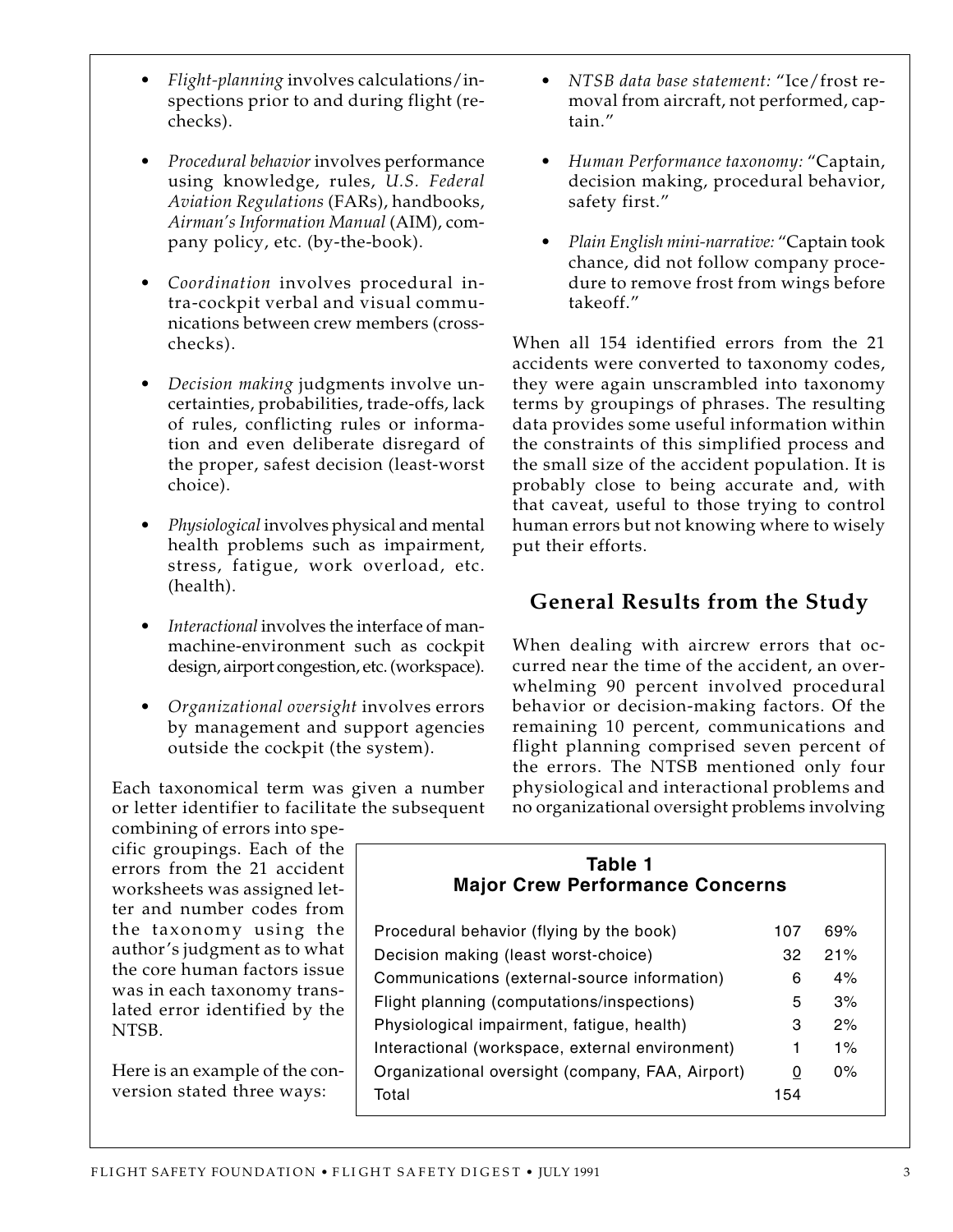| Table 2<br><b>Major Individual Crew Member Concerns</b> |                                          |      |                |      |              |                                     |  |  |  |  |
|---------------------------------------------------------|------------------------------------------|------|----------------|------|--------------|-------------------------------------|--|--|--|--|
| Level II Area                                           |                                          |      |                |      |              | Captain 1st Officer Flight Engineer |  |  |  |  |
| Procedural behavior                                     | 62                                       | (60) | 40             | (93) | 5            | (63)                                |  |  |  |  |
| Decision making                                         | 28                                       | (27) | $2^{\circ}$    | (5)  | $\mathbf{2}$ | (25)                                |  |  |  |  |
| Communications                                          | 6                                        | (6)  | $\mathbf{0}$   | (0)  | 0            | (0)                                 |  |  |  |  |
| Flight-planning                                         | 4                                        | (4)  | $\mathbf{0}$   | (0)  | 1            | (13)                                |  |  |  |  |
| Physiological                                           | $2^{\circ}$                              | (2)  | $\overline{1}$ | (1)  | 0            | (0)                                 |  |  |  |  |
| Interactional                                           | 1                                        | (1)  | 0              | (0)  | 0            | (0)                                 |  |  |  |  |
| Organizational oversight                                | $\overline{\phantom{0}}$                 | (0)  | $\overline{0}$ | (0)  | 0            | (0)                                 |  |  |  |  |
| Total (grand total: 154)                                | 103                                      |      | 43             |      | 8            |                                     |  |  |  |  |
|                                                         | Numbers in () are percentages by column. |      |                |      |              |                                     |  |  |  |  |

the flight crew findings or causes in these accidents.

This general overview of the human factor (error) situation in jet transport accidents tends to reveal that the NTSB has uncovered two vast areas of concern: poor following of procedures and poor safe decision making. Airground communications and flight planning errors do not seem to occur very often. There have been great amounts of work and publicity related to physiological design and management oversight in air crew error accidents, but there has not been much said by the NTSB about this population of accident reports. Although there can be much more comment on this general point, the purpose of this study is to identify specific areas of concern for each flight crew position to determine what needs to be accomplished based on further breakdown of this data.

Table 2 illustrates how each crew member has been identified as having a different percentage of errors in each major problem area.

Captains accounted for 67 percent of the identified errors. They had 88 percent of the decision-making errors while first officers made 93 percent of their errors in the procedural behavior area. Captains made all the communications errors and four of the five flightplanning errors. Flight engineers were identified as making only eight errors, five procedural, two decision making and one flight planning.

Before proceeding, it may be worth commenting on the nature of the investigative process and capabilities at this point. It was noted that in comparing errors leading to fatal accidents (where the crew died) versus non-fatal accidents, the flight crew was identified with proportionately fewer decision-making errors (12 percent vs. 27 percent) and more procedural flying errors (80 percent vs. 62 percent) in the fatal accidents than in accidents where the crew sur-

vived. Being able to talk to the flight crew seems to provide more insight into the decision-making process in non-fatal accidents. When the crew has not survived, the investigators must place more emphasis on the facts contained in the rules pertaining to the event. Because the NTSB cannot read the crew's minds, its members properly cannot assume many of the judgments (chances) the crew may have made. As helpful as the cockpit voice recorder (CVR) is, it cannot be asked questions later. It is possible the decision-making count should be higher. In this type of study, however, we must use data, not assumptions.

## **The Major Factor — Procedural Behavior**

As was illustrated in Table 1, by far the greatest number of errors that were identified concerned procedural behavior. Fully 107, or 69 percent of the 154 errors were from failing to fly by the written and trained rules according to the NTSB. Those procedural miscues by sub-areas and by individual cockpit crew member are presented in Table 3.

Here are mini-definitions for procedural behavior sub-areas:

- *Flying Skills.* Stick and rudder, airspeed, heading, altitude, tracking to standards.
- *Experience.* Applying rules based on past mistakes, results or lessons learned.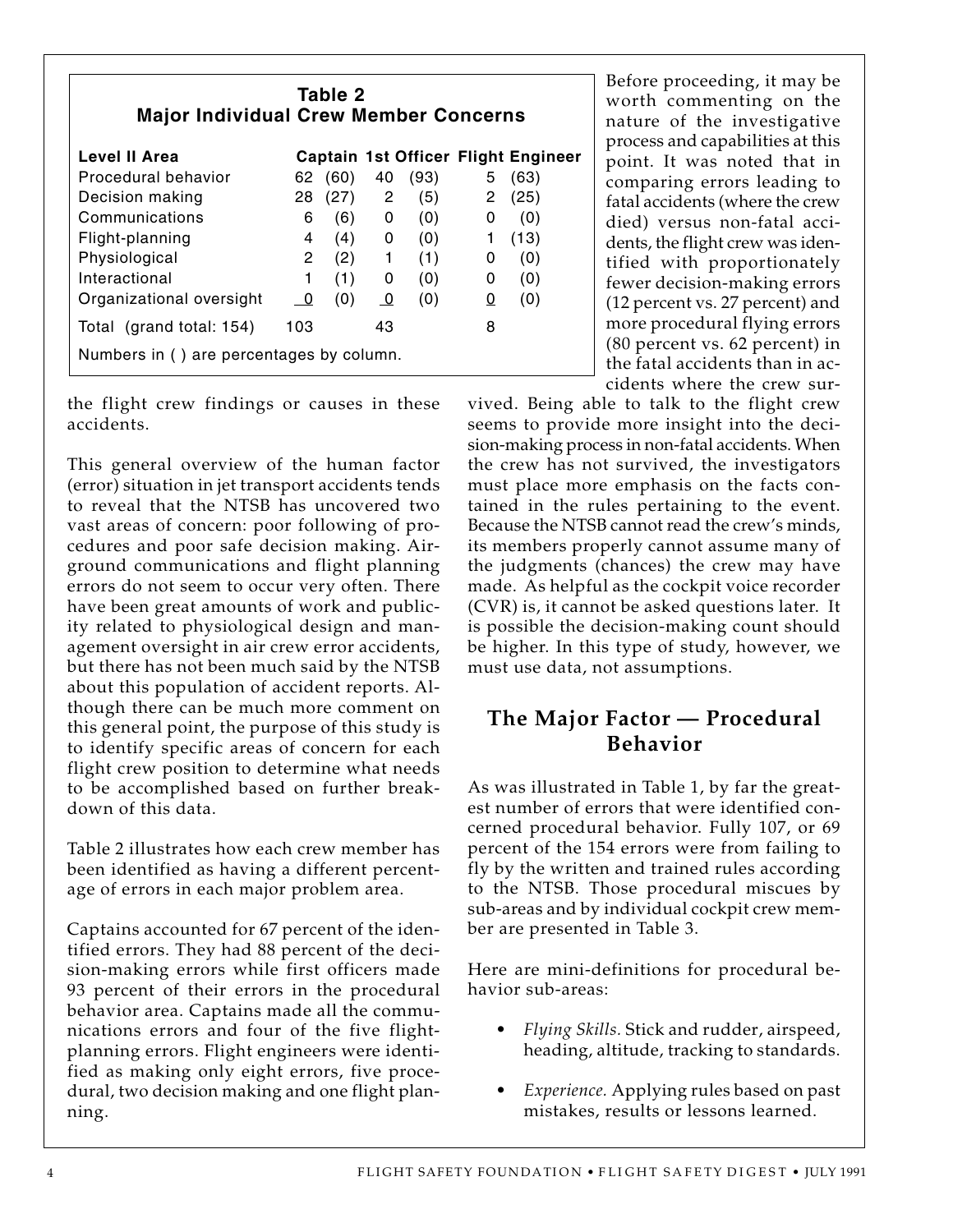time concerning safety of flight — infers professionalism.

• *Training.* Behavior based on changes in procedures in new operation, aircraft

• *Company crew management concepts.* Company's unique methods of operat-

• *Coordination.* Intra-cockpit crew communications, interactions using prescribed

• *Vigilance.* Watchfulness, wariness over

company procedures, FARs, etc.

or crew position.

ing in the cockpit.

By looking at the totals, we see that the order of procedural problems involves coordination, flying skills, vigilance and experience. But individually, the captain is cited most often for flying skills (22 errors) and vigilance (16 errors) while the first officer's biggest problem areas are coordination (20 errors) and experience (7 errors). The flight engineer was cited only five times in the 21 accidents and showed up in coordination only twice. The captain took the greatest share with 62 errors to the first officer's 40. Recall that the captain is always in command and was at the controls in 17 of these 21 cases.

What we have so far is a precise view of the four major individual and combined flight crew problems with procedural behavior. We can now take the analysis one step farther and discuss the largest individual subset of problems for each crew member by adding the Level IV modifying terms to their two biggest Level III problems. In this manner, all four of the largest Level III problems will be discussed.

### **Looking at Captain Procedural Behavior Problem Areas**

The first most identified procedural problem for captains was displaying inadequate flying skills, which occurred 22 times in the accident reports studied. The closest descriptor words for their performance and the number of occurrences ( ) are as follows:

- *Degradation*, for improper flare, airspeed fast, landed long, etc. (9)
- *Instrument scan*, for excessive descent rate, not referring to radar altimeter, not holding gust additive speed, etc. (8)
- *Proficiency*, for unstable approach, improper touchdown point, improper trim, etc. (5)

(Other modifying terms not cited were recency, currency and interference as they related to the reason for flying skills problems.)

The study attempted to make these breakdowns based on the context of the actual scenario. Thus, some long landings could be labeled as

| Table 3<br><b>Procedural Behavior</b>    |    |         |                 |                                  |          |  |  |  |  |
|------------------------------------------|----|---------|-----------------|----------------------------------|----------|--|--|--|--|
| Level III<br>Sub Area                    |    | Captain | 1st Officer     | <b>Flight</b><br><b>Engineer</b> | Total    |  |  |  |  |
| <b>Flying Skills</b>                     | 22 | (35)    | 4(10)           | 1(10)                            | 27(25)   |  |  |  |  |
| Experience                               | 12 | (19)    | 7(18)           | 1(20)                            | 20(19)   |  |  |  |  |
| Training                                 | 1  | (2)     | (3)<br>1        | (0)<br>0                         | 2<br>(2) |  |  |  |  |
| <b>Company Crew</b>                      | 0  | (0)     | 3(8)            | (0)<br>0                         | 3<br>(3) |  |  |  |  |
| Mgt. Concepts Coordination               | 11 | (18)    | 20(50)          | 2(40)                            | 33(31)   |  |  |  |  |
| Vigilance                                | 16 | (26)    | $\sqrt{5}$ (13) | 1(20)                            | 22(21)   |  |  |  |  |
| Total                                    | 62 |         | 40              | 5                                | 107      |  |  |  |  |
| Numbers in () are percentages by column. |    |         |                 |                                  |          |  |  |  |  |

due to the pilots' struggling with gusty winds and were classified under degradation while others may have been due to a long layoff period and thus be labeled a proficiency problem. The instrument scan category was chosen when reference to the instruments was expected and called for in that particular situation.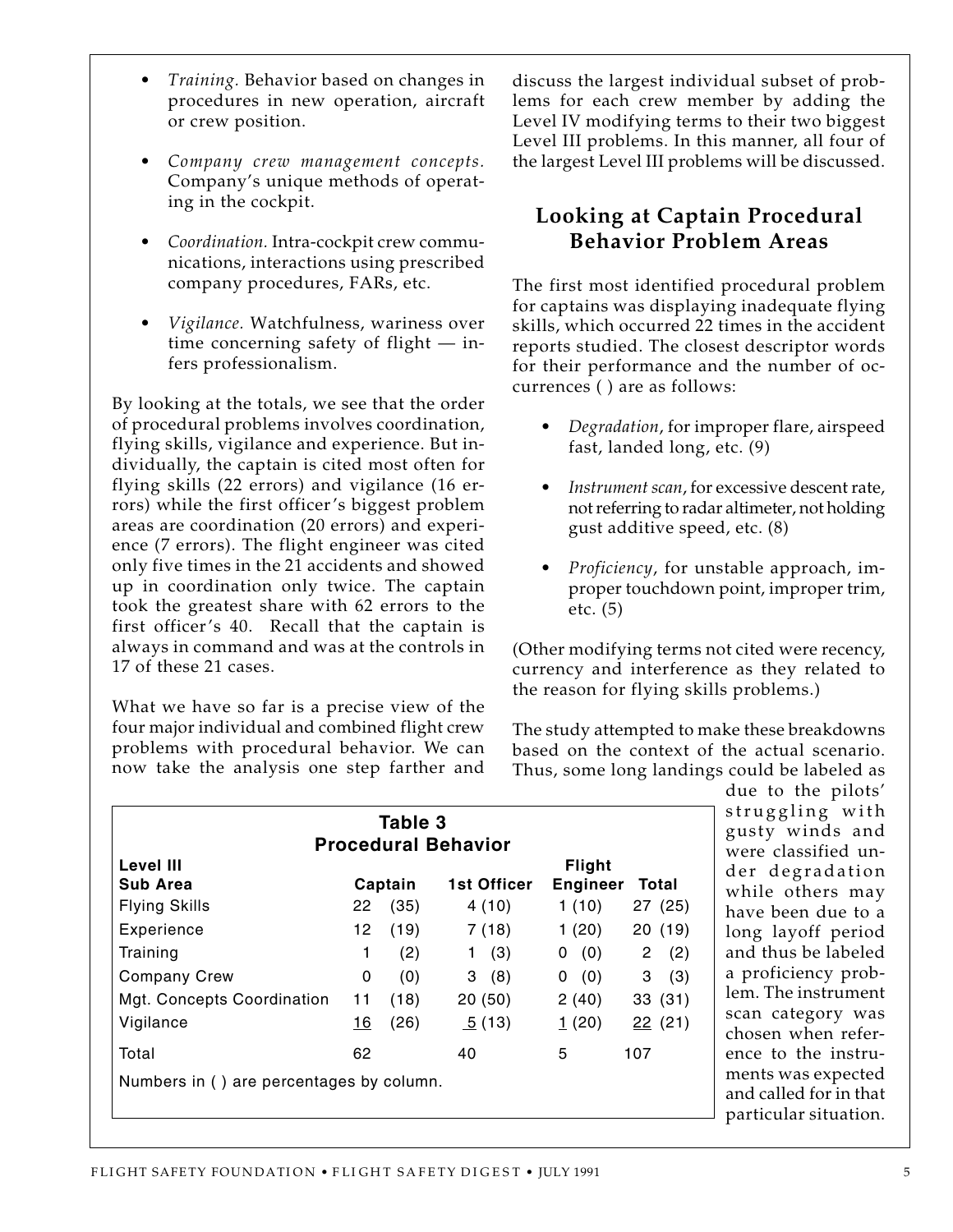Flying skills were identified in 10 of the 14 non-fatal accidents and in only two of the seven non-survivable accidents. Again, testimony seems to bring out more detail than the flight data recorder (FDR) in the investigative and documenting process. (First officers were cited for degradation or proficiency in flying skills in two of the three accidents where they were at the controls.) Only one of these accidents involved low ceiling and poor visibility. Only one accident involved an engine failure. The carriers involved were both post-deregulation start-ups and they were flying older aircraft.

The vast majority of flying skills errors were made during gusty winds, thunderstorms, tailwinds, wet runways, crosswinds or during rushed approaches — scenarios not usually offered in older or small company simulators where flying skills are most often tested, trained and practiced. Simulators are best used for instrument and emergency skills training and it appears they have

been successful. The flying skills procedures pilots train for in simulators do not often occur in accidents. As in simulators, problems usually are flown skillfully and the aircraft continues to fly.

Our study found seven cases where the captain's flying skills were exceeded after making a decision based on chance to takeoff or land in marginal conditions such as icing, thunderstorms or crosswinds. Conditions were reported to be legal but it was the captain's choice based on other known complications. A by-the-bookflown aircraft could have resulted in a nonevent, but the conditions and margins were exceeded. There were also seven cases where improper crew coordination procedures combined with flying skills problems, which led to an accident. The first officer was most often guilty of not performing the coordinating duties and inadvertently allowing the captain flying to exceed skills standards without comment. Two of these accidents were fatal.

Also found were three accidents where the captain displayed a lack of vigilance or wariness, leading up to or in combination with inadequate flying skills, prior to the accident. Because of the captain's lack of awareness, he did not even realize he was in trouble. Twice these were fatal accidents, one on takeoff and one on approach.

## **The Captain's Second Problem Was Vigilance**

The second-most identified procedural problem for captains was in the area of vigilance

> or wariness, with 16 instances occurring in the accident reports studied. The term is a possible descriptor for what makes captains professionals — they are constantly on the watch for problems, not worried, but alert and ready. The eight Level IV modifying or sub-subjects for vigilance include: attention allocation; resource management; sterile cockpit; self-initiated doublechecking; see-and-be-seen; formality/tone in communications/coor-

dination; automatic behavior; and anticipation. These are many of the subjects that are constantly stressed in flight training and cockpit resource management training. They imply the need for having the "right stuff" to be an airline crew member. These are the major sub-problem areas for captains under the vigilance problem area.

## **Resource Management Is A Captain's Problem**

Captains were identified as not having managed their crew resources properly in four fatal accidents. Citations such as "inadequate supervision," "overconfidence in personalities ," "duties not established," or "took over flying duties in deteriorating weather" fit well with the resource management subject matter. All involve procedural behavior as well as vigilance. They all involve captains who had begun to believe they could rush, or not call for, the checklist; trust the first officer to do two or three things at once; rush an approach or takeoff; or literally fly without following

*A by-thebook-flown aircraft could have resulted in a nonevent … .*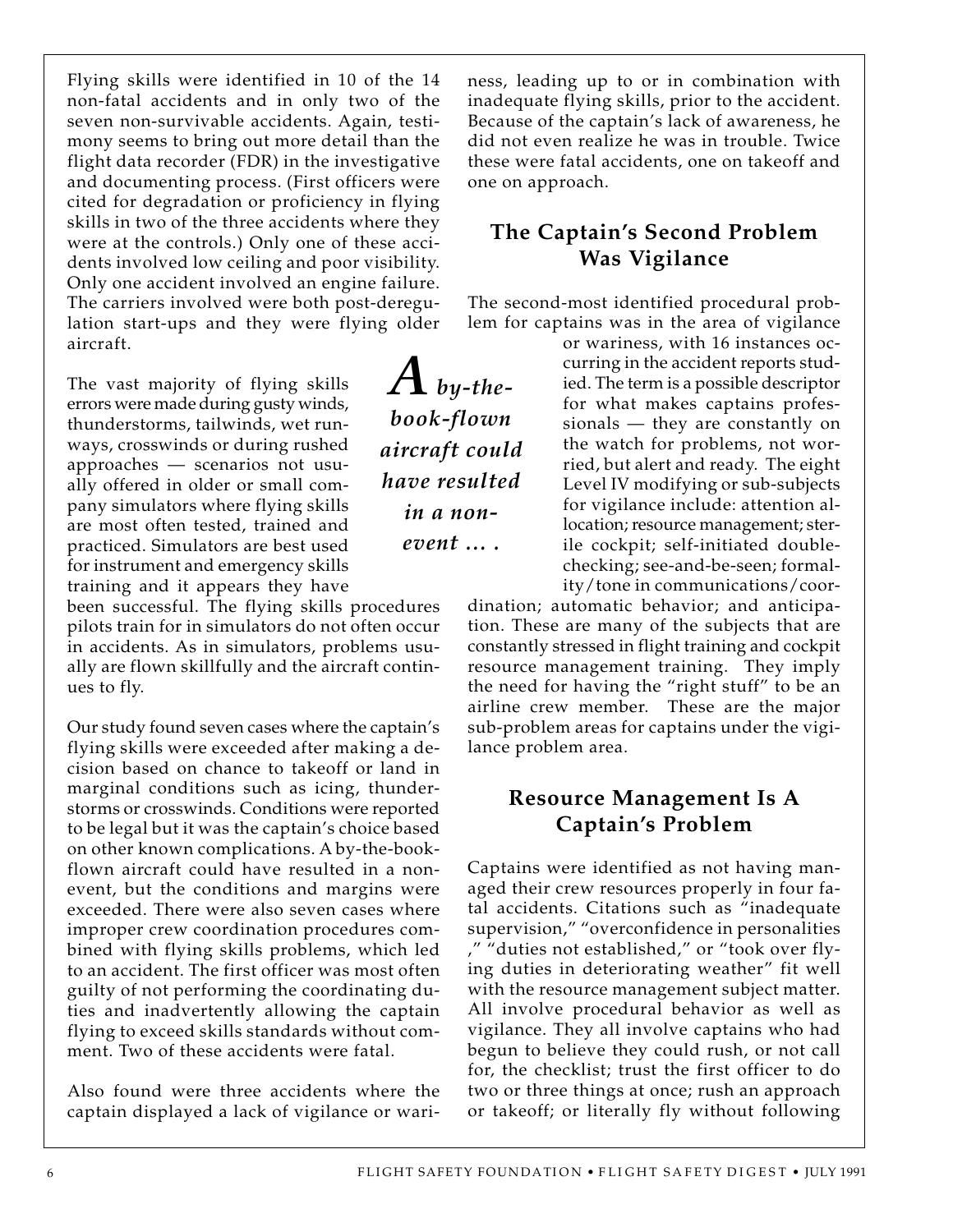procedures or monitoring callouts. They were flying solo with a multiple pilot crew. They were not following that old adage of "trust, but verify." They were not managing all of their resources according to the needs of the situation.

## **Attention Allocation Is A Cause for Concern**

Attention allocation was deemed a topic helping to cause a fatal accident in three cases. In one case, the captain tried to accomplish the first officer's emergency procedural duties during an engine failure and stopped flying the airplane. A second example showed that the captain disregarded minimums approaching the airfield. In a third case, the captain was not following procedures by allowing distracting activities in the cockpit before takeoff. In these cases, the sense of the error is that the captains did not manage themselves well because of overconfidence. They did not stop, prioritize or regroup when things got rough or rushed.

## **Looking at Self-initiated Double-checking**

Occurring in three cases, this sub-topic showed up most often under vigilance when combining all three crew members. First officers were cited twice and flight engineers once, making a total of six. It was identified four times in the seven fatal accidents and twice in the fourteen non-fatal accidents.

Typical situations for this sub-topic include not observing that the gear handle is down; the flaps are set correctly; the wings are clear of ice/frost; or that walk-around checks for ice/frost or trim tab checks have been made by all appropriate crew members. It implies the need for human redundancy, especially for safety of flight items, by all crew members. Often, redundancy requirements are not written checklist items but items that have always needed checking since the first training flight.

## **Other Vigilance Findings To Consider**

- *Sterile Cockpit.* Two accidents involved the captain and one, the first officer. All were fatal accidents. The U.S. Federal Aviation Administration (FAA) requirement for confining cockpit conversations to operational matters during critical phases of flight is very valid.
- *Automatic Behavior.* One accident, both captain and first officer forgot to lower the gear when distracted. Lowering the gear is a lifetime habit for pilots.
- *Anticipation.* Two non-fatal accidents. One crew should have planned to use auto-brakes while another should have planned a missed approach earlier in a thunderstorm. Landing and takeoff briefings are often abbreviated or are glossed over.

In each case, there were many other errors found by the NTSB that caused or contributed to the accident dealing with other procedural, decision-making and communications areas. If, however, the captain had demonstrated the properly trained and disciplined "by-the-book" procedures, the chain of events leading to the accident would have been broken. It could have required more wariness and anticipation, so that his attention could have been properly placed.

## **First Officer Procedural Behavior Problem Areas**

Fully half of the first officer's procedural behavior problems fall under the term "coordination." They had 20 of their 40 errors in this area; captains had a total of 11. Thirty-three of the total 154 errors in the study were termed coordination, making this the largest singleinterest topic and numerical finding in the accidents studied.

(Recall also that coordination deals only with intra-cockpit information transfer or communi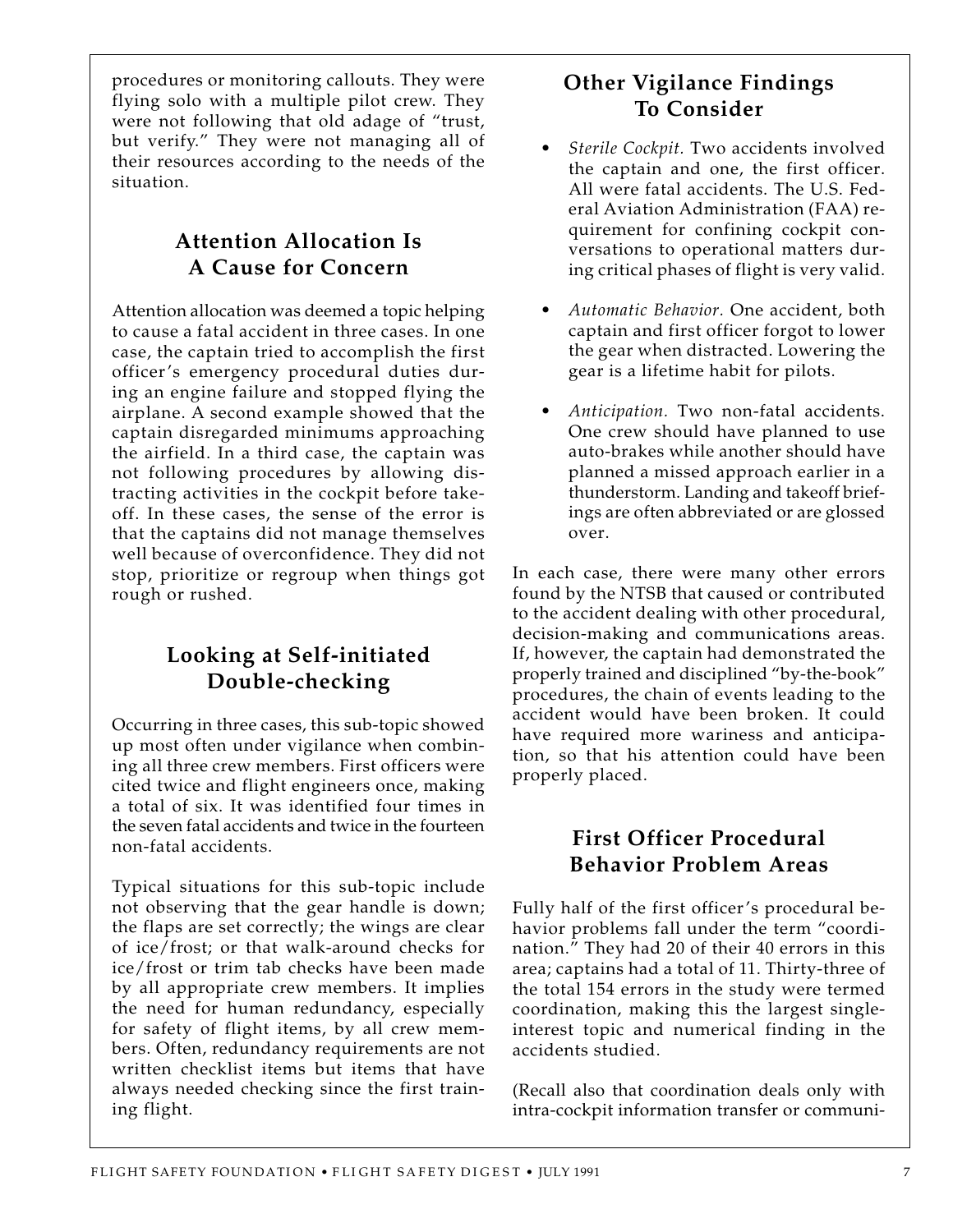cations, verbal or visual. The goal is to have all members of the flight crew understand and agree what is happening. There is another area under communications dealing with air-ground or external radio matters which is kept separate for error counting and recommendation purposes.)

The main sub-topics for coordination as they relate to first officers are as follows:

- *Approach Cross-checking.* As pilot-notflying, monitoring the pilot flying at the right time and place with the right phraseology and sense of urgency (7).
- *Disruptions/distractions.* Failing to perform more important duties while dealing with other matters (4).
- *Readback/hearback/callback.* Repeating verbally, understanding and properly reacting to other pilots requests or commands (3).

(Other topics dealing with coordination include authority structure, checks and balances, checklist, en

route navigation monitoring, departure crosschecking, taxi/ground operations monitoring, synchronization, and directiveness. Each subtopic attempts to cover certain types of errors or significant phases of flight where specific corrective actions may be helpful. Their definitions are self-explanatory and quite often overlap. They become data when topically most significant on a case-by-case basis.)

## **Approach Cross-checking as Applied to First Officers**

These seven errors occurred in one fatal and four non-fatal accidents. In each case, the errors were noted after distractions caused a hurry-up-to-catch-up situation. In the fatal accident, the first officer was 1,000 feet and five miles off with his callouts three different times. Two others involved flap or landing gear settings that were not stated or noted in the correct position. One first officer did not advise

his captain of an excessive tailwind component and another remained silent on a high, fast and out-of-limits approach.

Captains erred twice while acting as copilot when the first officer was flying the aircraft. On one fatal approach, the captain failed to make an essential verbal callout to the pilot flying, while the aircraft was intercepting the glideslope, and on a non-fatal landing the captain failed to warn his first officer to expect possibly excessive crosswinds because a thunderstorm was passing the field. The control tower had reported the winds calm, but rapid change was imminent and should have been expected.

> Cross-checking is often considered a necessary evil by flight crews. The rules are there; they are explicit and often complex to attain perfect compliance. Short-cuts and variations are usually considered acceptable behavior when utilized by captains, instructors and check airman because of the often uninteresting and repetitive information transfer required. It often becomes so routine that crews merely go through the motions, and mes-

sages often go in one ear and out the other. Unassertiveness and overbearingness often make the process less effective.

Perfect, by-the-book approach monitoring is difficult and rare, and often appears only when being monitored in the simulator or during line checks. The intent of monitoring, however, has prevented many an accident since its inception after many NTSB studies, recommendations and accident reports dating back 20 years. The newer ground proximity warning systems (GPWS) are a help in this regard because their voice altitude callouts are attention-getting and accurate, unless the system is inoperative.

## **Disruptions/Distractions Are the First Officer's Second Sub-topic**

There are four errors in four accidents where distractions were a factor. Three of the acci-

*The goal is to have all members of the flight crew understand and*

*agree … .*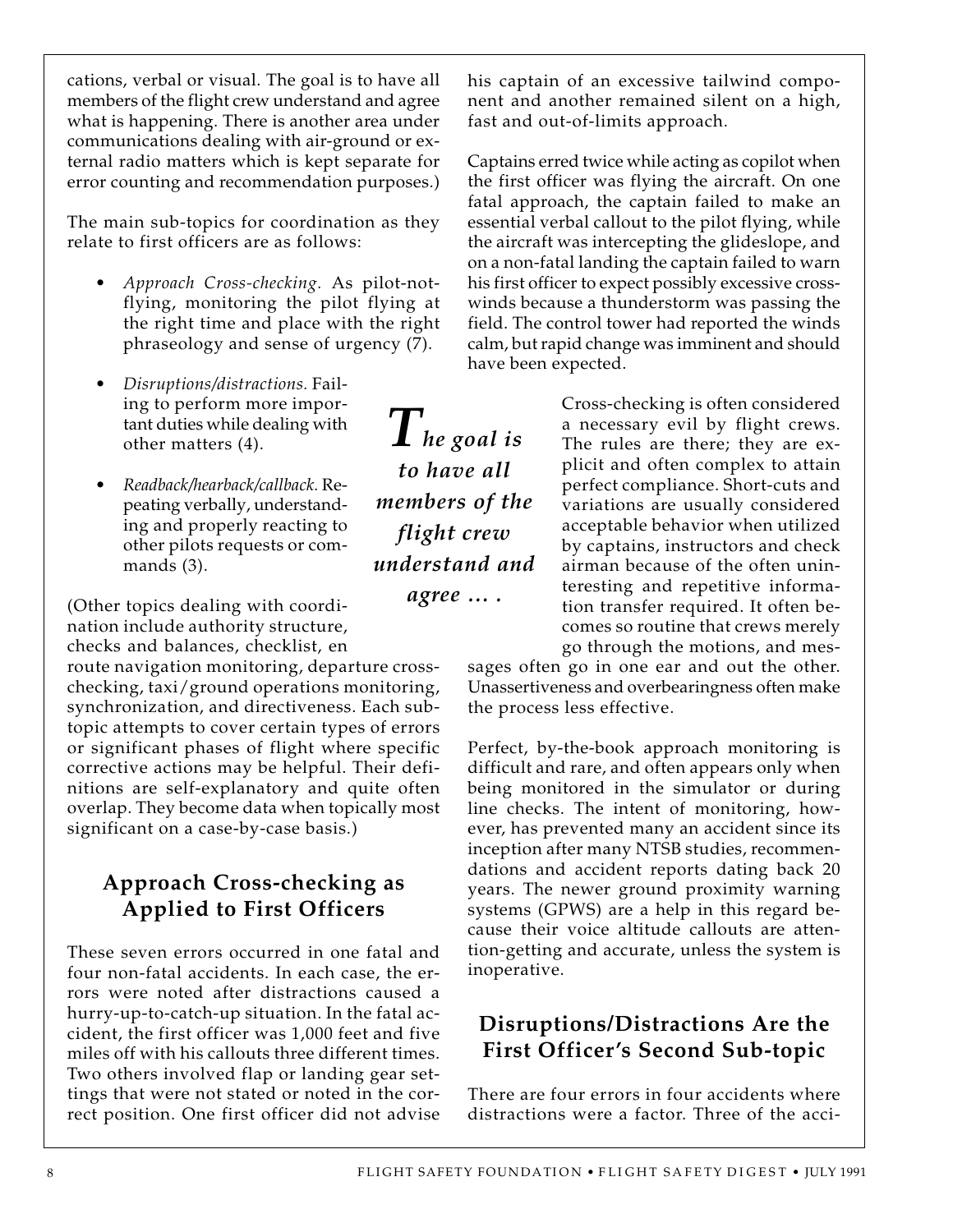dents were fatal. Errors included: making a radio call instead of responding to a captain's request for information; being rushed with inconsequential matters instead of keeping up with approach monitoring duties; or responding to configuration change requests for flaps, trim or gear but not performing them when attending to simultaneous nonoperational matters. Certain items must be 100 percent complete ahead of all other superfluous matters in a coordinated way so that all of the crew members are aware of the situation.

## **Readback/Hearback/Callback, the Third Flight Officer Sub-topic**

These three citations also are rare but deadly coordination concerns. A captain, believing that he heard a proper response because of its normal routineness and expected behavior without challenge, can be tricked into trying to fly with an impossible configuration. Other examples are first officers stating that they performed a task but without looking to confirm their actions — or inactions; and misleading the whole crew, or remaining silent, when observing an out-oftolerance situation after failing to properly configure the aircraft.

Coordinated intracockpit communications are incomplete until understood and acted upon properly. "Trust, but verify" is the guiding principle for all crew communications. Verification is also at the heart of self-initiated double checking for the vigilant crew member. Coordination is a learned collaborative process that has to follow established rules that have been formulated from experience. It is a process that is not often learned in early flying training because of the emphasis on solo flying and individual performance.

Flight crew coordination is easy to learn once the principles are accepted and understood. Disciplined compliance becomes routine as part of good cockpit management. Good coordination is a whole crew effort.

## **Experience Is a Factor for First Officers and Captains**

This topic is the second leading sub-topic for first officers, with seven mentions. It is also the third leading topic under procedural behavior for captains, with 12 situational errors cited that were due either to inexperience or prior experiences (where they had been fortunate to avoid trouble) that were coming back to haunt them. Experience often intercepts the decision-making process and is cited under procedural behavior when the NTSB places more emphasis on experience than judgment. The main sub-topics for experience are:

- *Situation assessment* involves errors based on similar past successful but lucky experiences. Also, errors based on total lack of prior experience in current situation. Other errors often accompany or amplify decision-making errors.
- *Recognition of anomalous situation* is not realizing one is in trouble, with a resulting poor reaction.

Other sub-topics for procedural behavior experience errors with only one error each were timeliness of avoidance (delayed turn to avoid storm), familiarity (unfamiliar with airfield geography) and crew pairing (both pilots new to the aircraft). All of these situations have generated recommendations by the NTSB, but they are lingering problems, today.

## **Situation Assessment Application To First Officers**

First officers were identified three times for more or less agreeing with their captains in increasingly marginal situations. Experience told them "I have seen worse," "other aircraft are making it" or "I can let him go a little bit longer and he'll still recover." Not in these three instances. Prior successful experience had induced risk-taking, and the odds were too great against another success. As mentioned in the mini-definitions used earlier, these errors all helped describe poor decisions on the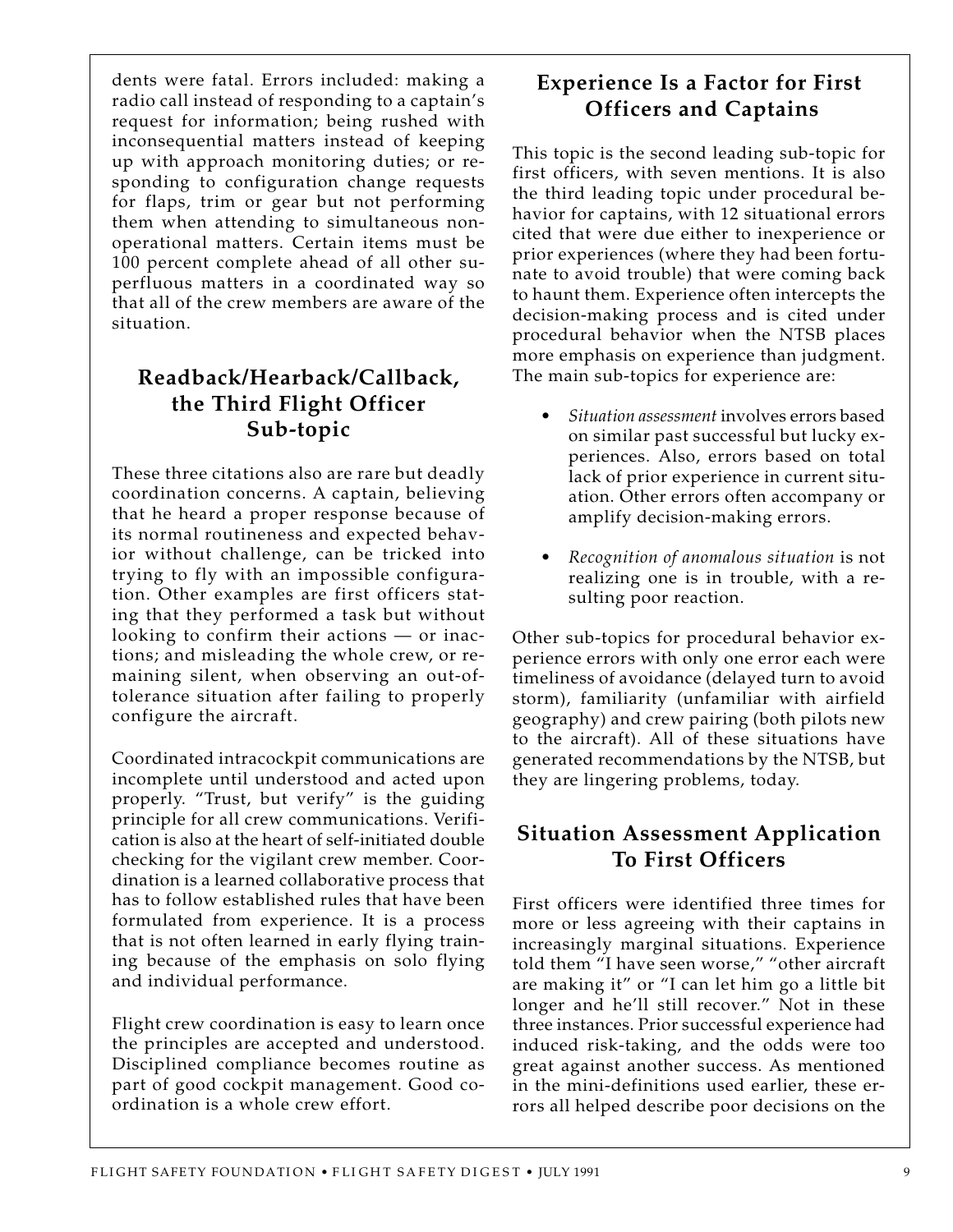part of the captain. Objections never came from the first officer.

Captains are even more prone to this form of error about twice as often as first officers. Captains were cited six times involving weather evaluation, disregarding GPWS warnings, improper crosswind on wet runway procedures or planning, over-flaring while new to the aircraft, lack of concern over de-icing in new aircraft, and improper engine problem reactions. Poor decision-making errors accompa-

nied most of these assessment errors and help explain why they occurred.

## **Recognition of Anomalous Situation**

First officers were mentioned for three anomalous situation errors, and captains for four, when they did not realize they were in trouble. In two of the three first officer cases, prior experience misled them into

believing that the situation was not serious: "I know the rules say not to fly through thunderstorms and I saw lightning, but it will be off our course by the time we get there," or "I've seen late landing flares before, but the captain knows how to handle it." In the third accident case studied, which involved an engine problem, the first officer very likely had never experienced a real-world engine failure and did not assist properly in pointing the problem out to the captain when the procedure called for it.

Captain-related examples occurred during accidents involving weather, mechanical problem assessment, landing descent rate and flare judgments. In another case, the captain did not realize the importance of quick spoiler and braking action procedures on a tailwind landing.

It is often said that experience is the sum of all of our mistakes. But in aviation, one cannot live with that definition. The secret to success for those who fly aircraft is to benefit from someone else's mistakes. This requires a

*The secret to success for those who fly aircraft is to benefit from someone else's mistakes.*

vast, speedy network of communications and education that is not always graphic or thorough enough. Also, accident information may be dependent on rumor and innuendo because admitting to mistakes in accidents or close calls might lead to enforcement actions by the FAA, whose job it is to assure that regulatory procedural standards are maintained. The conspiracy of silence impedes the passing on of experience.

## **Summary of Procedural Behavior Findings**

Procedural behavior or "flying-bythe-book" findings make up 69 percent of all the flight crew errors uncovered in large turbojet accidents. Captains were cited for about two thirds (62) of all errors, most often for flying skills (22) and vigilance (16), while first officers were cited most for coordination (20) and experience (7). Flight engineers received only five citations,

two for coordination. As might be expected, these categories have been involved in many of the recommendations made by the NTSB to the FAA and industry for reducing human factors-related accidents. Before commenting further, we must add the effect of decision-making errors to the overall picture to ascertain whether the emphasis of the recommendations and new accident prevention efforts are proportional to the problems.

## **Decision Making — The Second Major Problem Area**

Decision making, or judgment, comprises the second largest major problem area in aviation human factors involved in jet airliner accidents in the United States. The NTSB has found 32 errors (21 percent of the total errors) attributable to all flight crew members in the 21 accidents in this study sample. Because it goes with the job, captains were assessed with 28, or 88 percent, of decision-making errors, so they become the focal point of the comments on the subject. It is also important to note that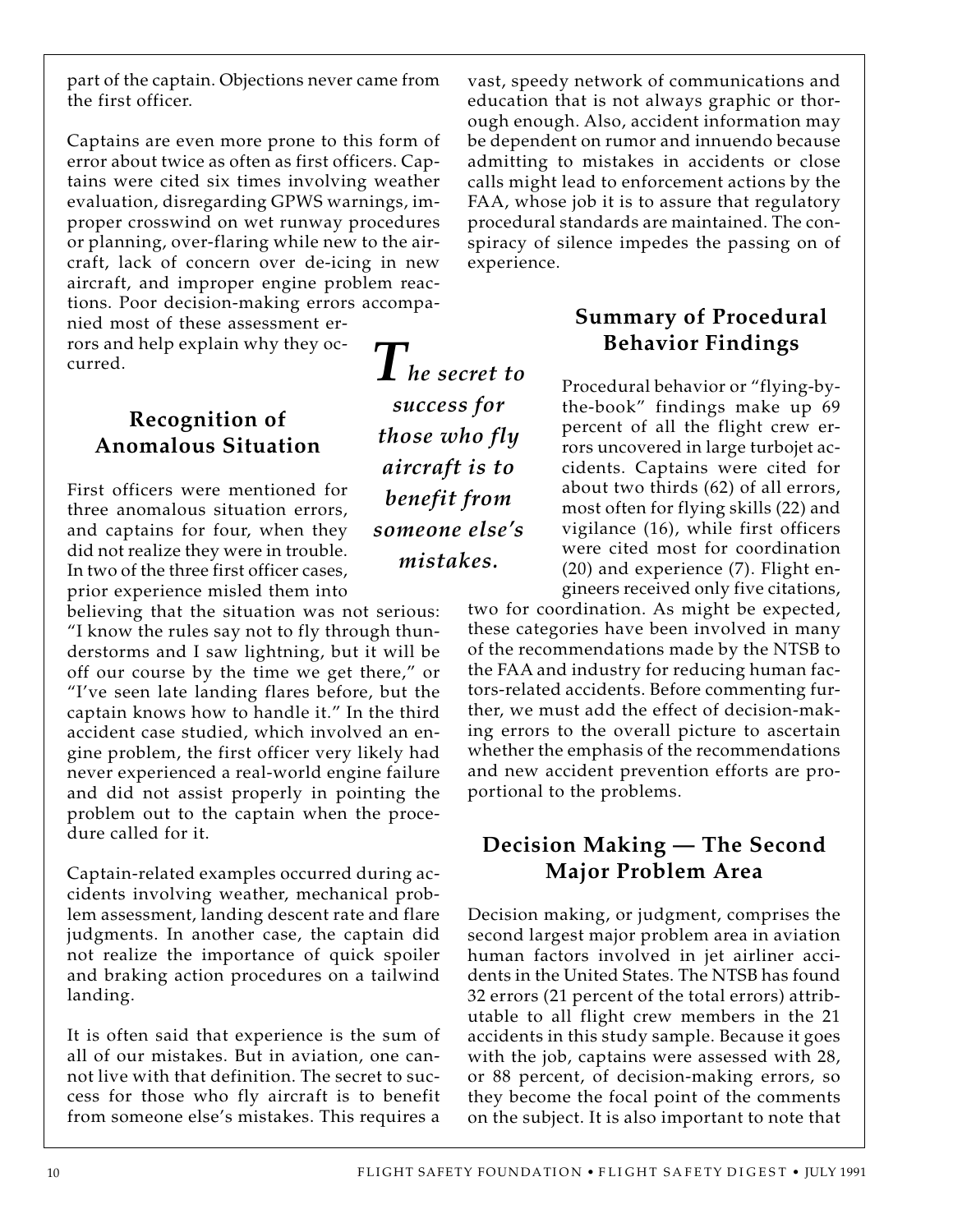when considered as a type of error, captains make more decision-making errors in accidents than any procedural sub-area, as Table 4 summarizes.

In many ways, this table could illustrate a possible priority order for aviation human factors accident prevention efforts. For the immediate purpose, it is intended to illustrate that although procedural behavior errors comprise 69 percent of all jet transport flight crew errors, *decision making is the single greatest problem area for captains*.

Decision-making errors were classified into three major areas and four sub-topics which apply to all three areas (Table 5). The major areas were communications, flight planning and procedural behavior. The sub-topics were safety first, improper process, over confidence and flying skills.

Whenever a single procedure or rule was found to be involved in a decision, a procedural finding was assigned. Whenever a flight-planning assessment was made, it was a simple one-thoughtprocess event. Decisions occur when making choices or judgments involving multiple uncertainties, probabilities, trade-offs, lack of rules, conflicting rules/information and even deliberate disregard of the proper, safest decision. It can be the "least-worst choice." It can also be "the decision not to decide."

Table 5 is a summary for captain's decisionmaking errors using the major and sub-topics listed above.

Procedural behavior and flight-planning decisions comprised the total sample. The term flight planning lends itself to the decision-making process by definition. Those flight-planning errors cited as non-decisions were those errors where choice, or many options, were not involved, such as "improper pre-flight," "planned poor approach," "planned to use auto-spoilers in windshear conditions" or "compensation for winds, not understood." These were basically poor planning from poor calculations, more than

#### **Table 4 Types of Captain Human Factor Errors**

| <b>Decision Making</b>                  | 28  | (27) |  |  |  |  |  |
|-----------------------------------------|-----|------|--|--|--|--|--|
| <b>Procedural-Flying Skills</b>         | 22  | (21) |  |  |  |  |  |
| Procedural-Vigilance                    | 16  | (16) |  |  |  |  |  |
| Procedural-Experience                   | 12  | (12) |  |  |  |  |  |
| Procedural-Coordination                 | 11  | (11) |  |  |  |  |  |
| Communications                          | 6   | (6)  |  |  |  |  |  |
| Flight-Planning                         | 4   | (4)  |  |  |  |  |  |
| Physiological                           | 2   | (2)  |  |  |  |  |  |
| Interactional                           | 1   | (1)  |  |  |  |  |  |
| Procedural-Training                     | 1   | (1)  |  |  |  |  |  |
| Total                                   | 103 |      |  |  |  |  |  |
| () is percentage of total errors cited. |     |      |  |  |  |  |  |

making choices based on multiple options or probabilities. There is a subtle topical difference in emphasis based on lessons to be learned. So it can be said that decisions involve mainly multiple calculations or rules application. Decision-making errors are mainly made by captains.

Because of their positive impact on lessons learned, it is tempting at this point to become anecdotal and provide mini-narratives of all 28 events where captains made poor decisions according to the NTSB reports. There may be much benefit in that type of approach, but this study attempts to group categories to ascertain problem areas, so we will present only

| <b>Table 5 Captain Decision-making Errors</b> |                               |                         |               |  |  |  |  |  |  |
|-----------------------------------------------|-------------------------------|-------------------------|---------------|--|--|--|--|--|--|
| Major Area                                    | <b>Total errors Sub-topic</b> |                         | <b>Errors</b> |  |  |  |  |  |  |
| Communications                                | O                             |                         |               |  |  |  |  |  |  |
| <b>Flight Planning</b>                        | 13                            | <b>Safety First</b>     | 6             |  |  |  |  |  |  |
|                                               |                               | <b>Improper Process</b> | 4             |  |  |  |  |  |  |
|                                               |                               | Overconfidence          | 3             |  |  |  |  |  |  |
|                                               |                               | <b>Flying Skills</b>    | ი             |  |  |  |  |  |  |
| Procedural Behavior                           | 15                            | <b>Safety First</b>     | 8             |  |  |  |  |  |  |
|                                               |                               | <b>Improper Process</b> | 4             |  |  |  |  |  |  |
|                                               |                               | Overconfidence          | 2             |  |  |  |  |  |  |
|                                               |                               | <b>Flying Skills</b>    | 1             |  |  |  |  |  |  |
| Total                                         | 28                            |                         | 28            |  |  |  |  |  |  |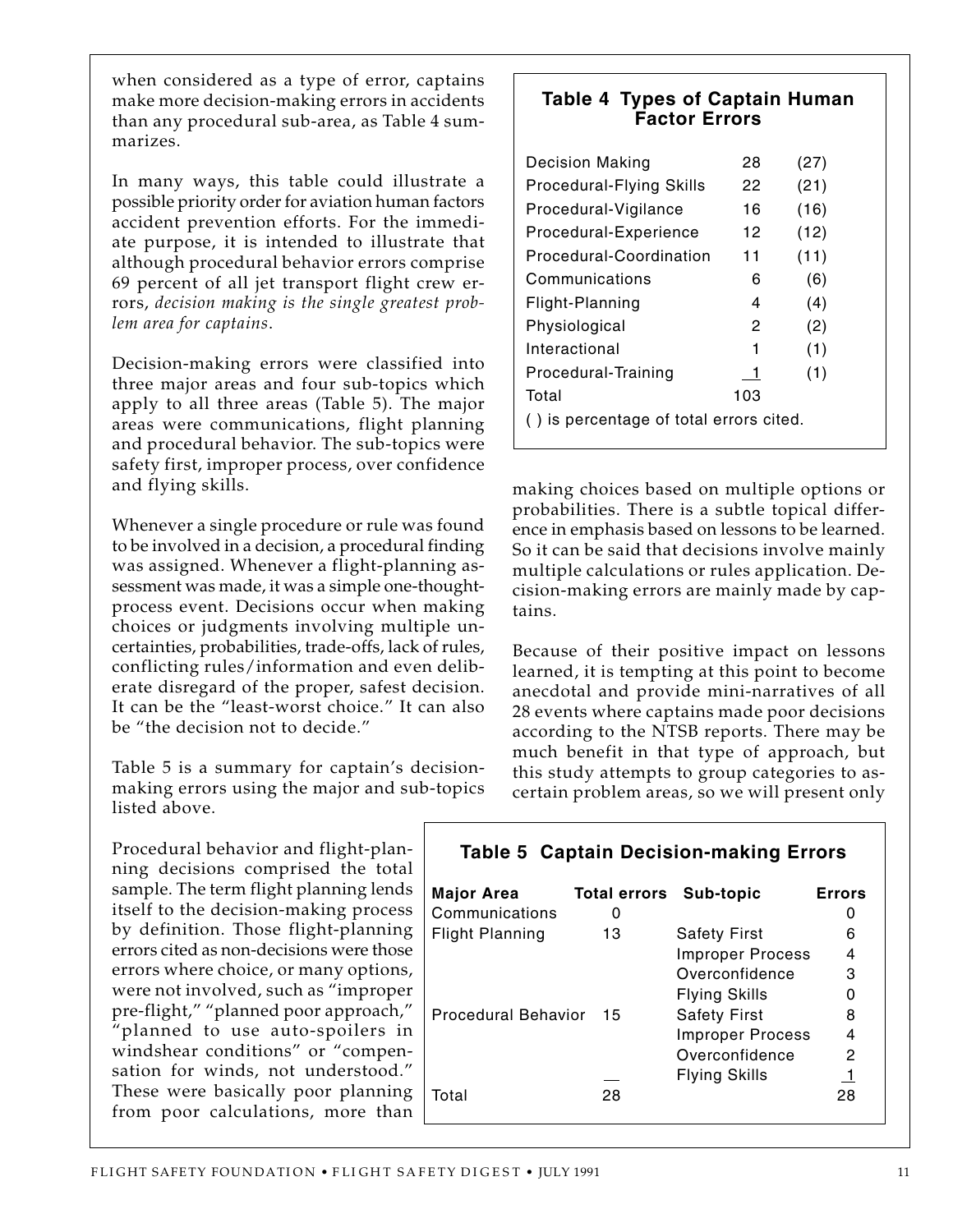a few typical examples to illustrate the highlights of our findings.

## **Overview of Decision-making Errors**

Decision-making human factor errors occurred 22 times in the 14 survivable accidents and four times in the seven fatal accidents. There were 38 problem conditions requiring timely decisions on the part of the captain, as Table 6 illustrates.

There are training requirements, rules and standards designed to overcome all these circumstances. It appears, however, that rapidly changing wind, airfield and weather conditions often overwhelm captains, and rapid choices may be wrong, either due to overconfidence, improper process or more regard for schedule than for safety. In cases where failing to deice was involved, on-time departures and perhaps saving the company money superseded the principle of safety first for the decision maker. Only one error was made with intent to violate rules.

## **Flight-planning Represented Thirteen Errors**

To illustrate a typical decision involving flightplanning and safety first, we will go through the process of converting NTSB computer phrases to the human performance classifica-

| Table 6 Conditions Requiring a<br><b>Captain Decision</b> |    |  |  |  |  |  |  |  |  |  |
|-----------------------------------------------------------|----|--|--|--|--|--|--|--|--|--|
| Winds                                                     | 11 |  |  |  |  |  |  |  |  |  |
| Experience                                                | 2  |  |  |  |  |  |  |  |  |  |
| Airfield Conditions                                       | 7  |  |  |  |  |  |  |  |  |  |
| Mechanical                                                | 1  |  |  |  |  |  |  |  |  |  |
| Weather                                                   | 6  |  |  |  |  |  |  |  |  |  |
| Communications                                            | 1  |  |  |  |  |  |  |  |  |  |
| Confusion                                                 | 6  |  |  |  |  |  |  |  |  |  |
| Icing                                                     | 4  |  |  |  |  |  |  |  |  |  |
| Total                                                     |    |  |  |  |  |  |  |  |  |  |

tion/taxonomy phrases and plain English mininarrative with a footnote on the situation as the author explores the subject captain's options based on information in the NTSB report.

- *NTSB base statement.* Continued flight into known adverse weather, flight crew.
- *Human Performance taxonomy.* Captain, Decision Making, Flight-Planning, Safety-First.
- *Plain English mini-narrative.* Captain elected to continue approach in sequence through thunderstorm with lightning.

Additional information: The field was open, the aircraft ahead were not reporting severe weather nor was the control tower. The missed approach course also would penetrate the storm. A visual turn away from the storm or a request for vectors could seriously affect the safety of other aircraft in the high-density area. The flight was on schedule. The other crew members did not object to continuing the approach. Only one crew member saw lightning.

What seemed like a reasonable safe decision based on the available information resulted in a fatal accident.

## **Procedural Behavior Accounted For Fifteen Errors**

There are many examples of decision-making errors involving procedural behavior (rulebending). Some occur when a go-around is not performed during an unstable approach below the 500-foot, by-the-book limit, or an abort is initiated at or after  $V_1$  speed during takeoff. The rule has been routinely ignored many times before with the excuse, "I made it many times," or "The rule is too conservative." Other thoughts such as "I've taken off without de-icing after a delay before," or "The rules say he is current and qualified so he must be a good copilot" can mislead the captain decision maker due to insufficient information or overconfidence.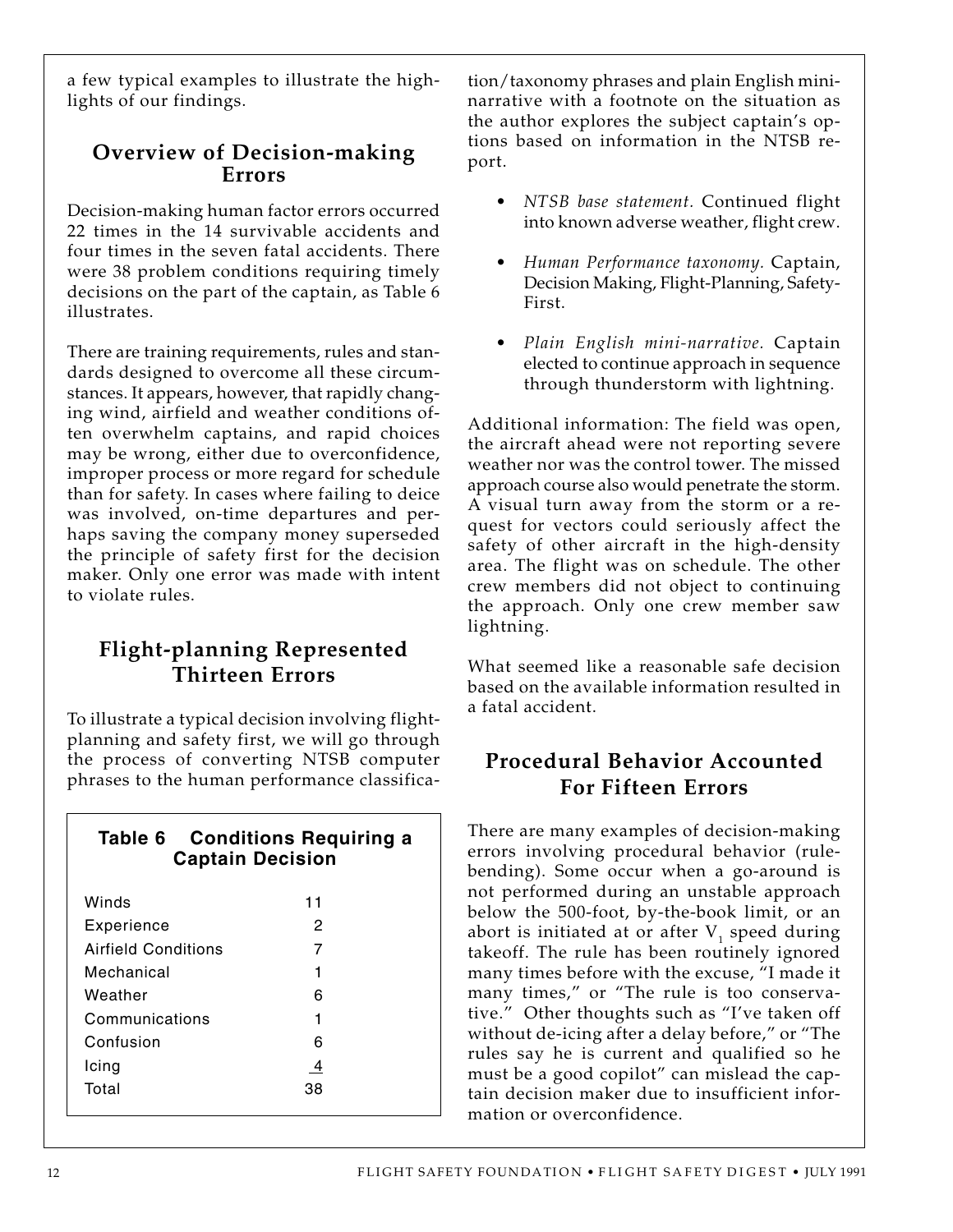## **Sub-topic Concerns Offer a Further Breakdown**

Sub-topic concerns of flight planning and procedural behavior, as indicated in Table 5, include safety first, improper process, overconfidence and flying skills. Safety first accounted for half the errors (14 of 28), when accidents occurred because the captain erred not on the side of safety. Questions arise such as might he be taking a chance to please his employer, to save money for a financially troubled carrier, for the sake of the schedule or because of peer pressure? All air carrier managements recognize the primacy of safety in the success formula for survival. But is the message getting through to the crew members?

Safety really implies "the absence of risk exposure." Risk without accidents is difficult to measure. Some airlines are now providing quality data to be used to assist cockpit managers — captains — to develop a feel for the risk in their jobs and become aware of the current safety problems.

## **Improper Process Involved Eight Errors**

Eight times captains were identified as using an improper or convoluted process in arriving at a decision involving the rules or the flight-planning process. One example is the captain knowing of a circuit breaker problem on a warning system and failing to assure that it was reset. Another is the flight engineer deciding not to mention a warning light that illuminated during the takeoff roll. Then there is the captain who decides to abort a takeoff well after  ${\rm V}^{\phantom{\dagger}}_{1}$  speed.

## **Overconfidence Is Cited in Five Errors**

Citings of overconfidence involve situations when wind conditions are marginal, usually those that can be interpreted as gusty, and the captain elects to take off or land because of his perceived superior skill or a lack of fear

that it cannot be done safely. The results are often hard landings, being towed out of the mud, minor damage or frightened passengers.

## **The Effect of Flying Skills**

One lonely finding involved questionable flying skills in a decision-making, proceduralbehavior accident. The captain allowed his first officer to remain at the controls after several mistakes which led to landing gear damage. Failure to say "I've got it" in time continues to be a problem today. Accident reports emphasize the sole responsibility of the captain in these situations.

## **And Then There Is the Other Ten Percent**

Last, but not least, are a number of factors that, by themselves, may be an insignificant percentage, but are also important. They are:

- *Communications.* There were only six citings for external air-ground communications human factor errors in the population of this study. Two involved fatal accidents. One pilot misunderstood the tower's veiled warning of a lowaltitude alert bell. Another illustrated the poor use of standard phraseology by a captain taxiing for a takeoff that proved fatal. Two other non-fatal errors involved misunderstanding the message in weather report updates. There were two in one accident, while landing to minimums, when the captain failed to assure that the tower received his report at the outer marker and later assumed he was cleared to land — another aircraft was still on the runway.
- *Flight planning.* There were only five flight-planning citations. On one fatal accident, a flight engineer should have noticed an out-of-trim situation on a flight control on his walk around that was either incomplete or not performed. In the other four, all non-fatal, captains failed to plan their approaches to ac-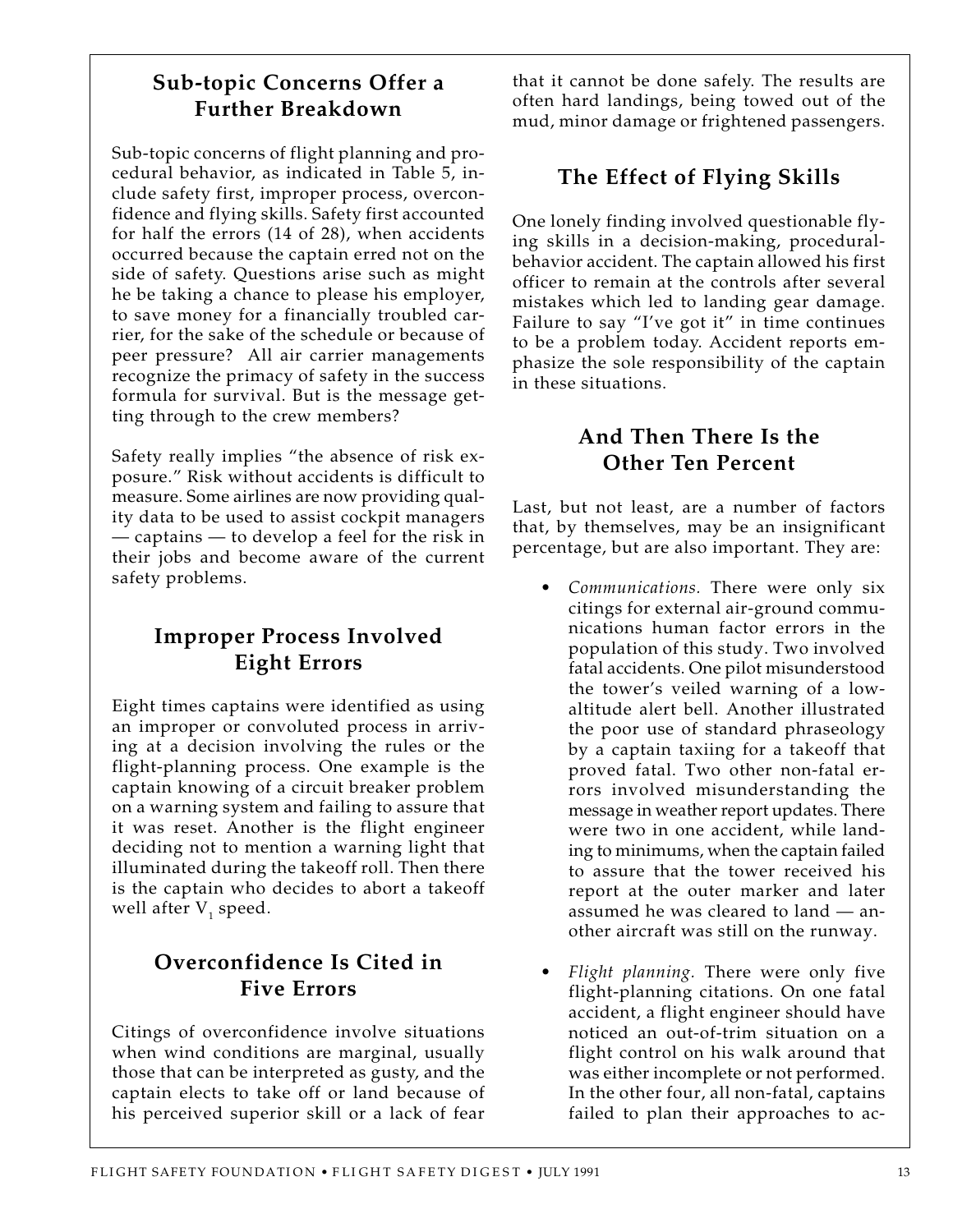count for airfield and wind conditions and to optimize their resources. The flightplanning process apparently did not include going around or waiting for better conditions. The results were landing short, long, hard or rolling off the end. These errors were associated with decision-making and procedural- behavior errors, also.

• *Physiological, Interactional and Organizational Oversight.* There were only three mentions of fatigue as a physiological problem in the accidents studied. The captain and first officer on a night freighter flight were thought to be tired because of their activities and commuting prior to the flight. On another, a captain was noted to have had cardiovascular surgery in the weeks following a minor landing accident. The one interactional finding involved the need for sunglasses in certain situations in the workspace environment. It was closely related to physiological problems and was not an eyesight problem. It involved low sun conditions in combination with difficult environmental and airfield conditions.

There were no crew performance citations under the major area of organizational oversight.

## **Looking for Conclusions**

The five most often identified human factor error problem areas identified in these accidents are:

Captains

Decision making

Procedural behavior-flying skills

Procedural behavior-vigilance

First Officers

Procedural behavior-crew coordination

Procedural behavior-experience

From these findings we can develop a "most urgent" list of recommendations that could help reduce these problem areas. Many of the findings fortify existing NTSB recommendations and FAA-approved but optional training, educational and evaluation regulations and programs. The author's list of recommendations is:

- 1. Greatly expand the use of U.S. National Aeronautics and Space Administration (NASA) Aviation Safety Reporting System (ASRS) reports by air carrier crew members to assist others in learning from their decision-making experiences. NASA should also distribute its monthly "Callback" publications to all currently active pilots.
- 2. The FAA should require all air carriers to have an active flight safety department. The size and nature of the activities should vary with the number of the airline's departures. Similar to quality control organizations, the department should have oversight responsibilities and report to senior management. A national structure should be set up for free safety information flow for inter-airline safety information.
- 3. Make line-oriented flight training (LOFT) mandatory for all air carrier simulator training. Scenarios should place slightly less emphasis on emergency and minimums approach training and more on distractions and coordination in everyday unusual situations. VCR feedback should be encouraged.
- 4. Institute non-punitive flight data recorder (FDR) monitoring.
- 5. Require mandatory cockpit resource management (CRM) programs for all air carriers to include methods of improving cockpit coordination and ATC communications. Decision-making problem exercises should foster the concept of safety first and not fearing criticism for erring on the side of safety.
- 6. Establish within air traffic control the concept that controllers must provide safety services to the captain, as well as keep air traffic separation.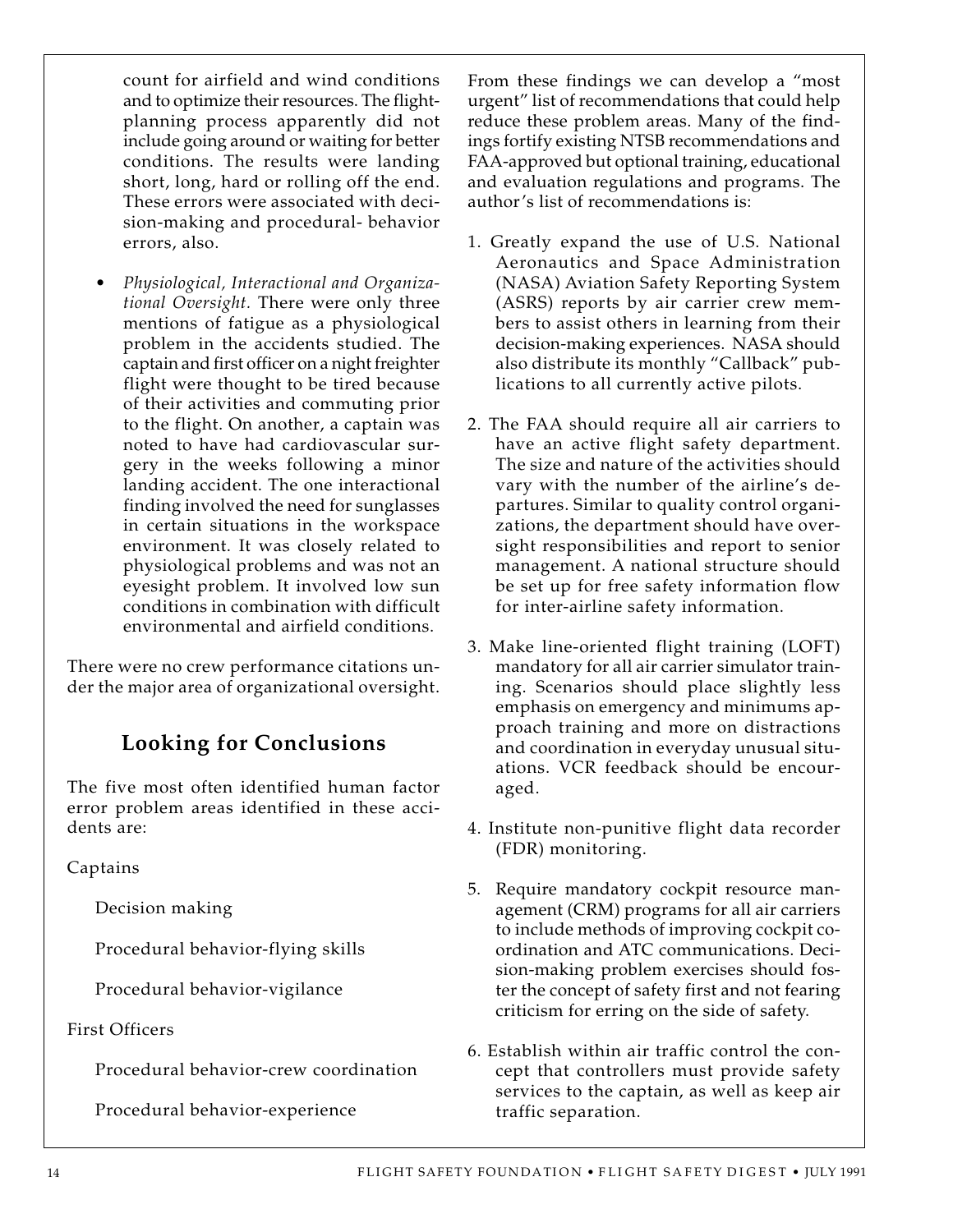- 7. Establish a minimum number of hours of total line experience in type of aircraft before crew members can be assigned together. Line flying reinforcement should immediately follow initial or upgrading simulator training.
- 8. Make now optional advanced qualification programs (AQP) mandatory in some form for all air carriers, but continue strong emphasis on assuring flying skills proficiency on a continuing basis. Crew, not individual training and check-ride concepts should be mandatory in all aircraft simulator and line training.
- 9. Require new technical hardware advances such as color radar, ground proximity warning systems, collision-avoidance systems, air phones, etc. to be installed on all active fleet aircraft. Government technical and financial assistance should be considered for those carriers in need of it.
- 10. The FAA, NASA and NTSB should continue to improve the awareness of human factors problems related to flight crews by establishing a greatly expanded and more widely used database and make it readily available to all potential users.

This, then, is the author's "wish list" in the never-ending effort to reduce human factor errors in air carrier accidents. To accomplish it will require great effort on the industry with collaborative support from the government.

After continuing review, there may even be more innovative efforts required. However, the effort and money spent will be worth many times the price if lives and equipment are saved.

The key to all these efforts is for all of those on the ground to serve those who need help the most in preventing human factors accidents — the people in the cockpit who are ultimately responsible for the safety of the users of the air transportation system.  $\blacklozenge$ 

### *About the Author*

*Capt. Thomas A. Duke is a free-lance aviation safety writer. He previously was with the Safety Studies Division of the U.S. National Transportation Safety Board (NTSB). He was a captain with Independent Air and flew international charters in the Boeing 707.*

*Duke spent 30 years in the U.S. Air Force. He was director of safety of the Air Force Reserve, and managed a worldwide investigative and accident prevention program that won several awards. He has more than 11,400 hours of military and airline flying, and more than 16 years of active safety management.*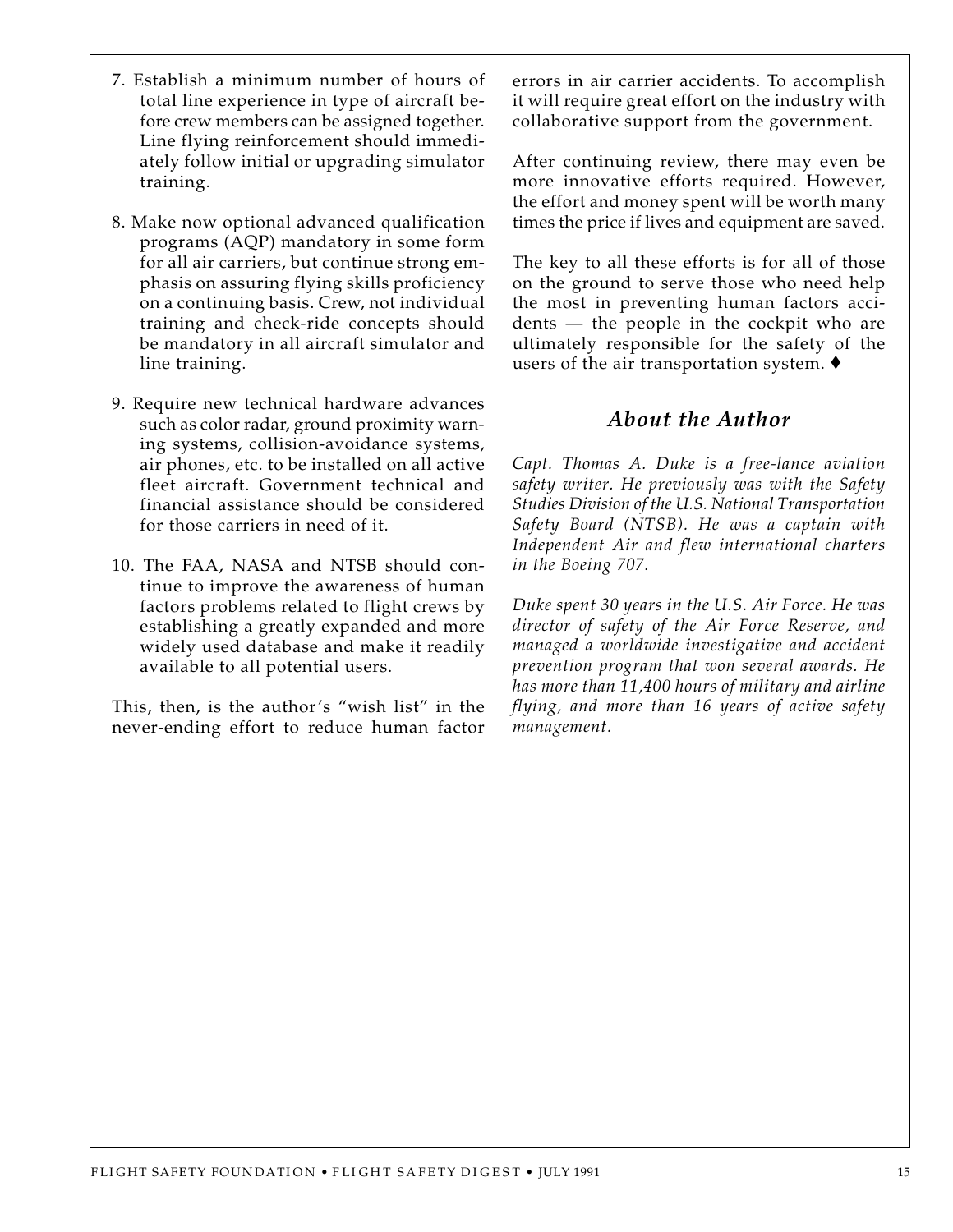## **Aviation Statistics**

## **U.S. Civil Aviation Safety Records January-April, Calendar Year 1991**

*by Shung C. Huang Statistical Consultant*

#### **General Aviation**

In the first four months of this year, U.S. general aviation recorded 545 accidents, 120 of which were fatal, accounting for 224 fataliperiod of the past two years is shown in the following Table 4 which reveals that the safety performance of general aviation this year continues to improve. The total accidents in 1991 dropped six percent from 1990, 10 percent from 1989 and 15 percent from 1988. The fatal acci-

> dents and fatalities in the first four months, however, showed a slight increase. The increase appears to be a continuing trend following an increase in 1990, but it is still lower than that recorded in 1988.

> For years, the monthly distribution of general aviation accidents displayed a bell-shaped pattern. Almost every year, a low frequency

| Table 1<br><b>General Aviation Accidents</b><br>January-April 1989 |         |                |          |       |       |  |  |  |  |
|--------------------------------------------------------------------|---------|----------------|----------|-------|-------|--|--|--|--|
| Kind of Flying                                                     | January | February       | March    | April | Total |  |  |  |  |
| Personal                                                           | 65      | 81             | 86       | 108   | 340   |  |  |  |  |
| <b>Business</b>                                                    | 10      | 11             | 12       | 4     | 36    |  |  |  |  |
| Corporate/Executive                                                |         |                |          |       | 3     |  |  |  |  |
| <b>Aerial Application</b>                                          | 3       | 4              | 6        |       | 20    |  |  |  |  |
| Instructional                                                      | 30      | 19             | 30       | 34    | 113   |  |  |  |  |
| Other                                                              | 11      | $\overline{5}$ | <u>8</u> | 12    | 36    |  |  |  |  |
| Total $1/$                                                         | 120     | 121            | 142      | 165   | 545   |  |  |  |  |

1/ Detail may not add to the total because of aircraft involved in midair or ground collisions.

ties. Tables 1, 2 and 3 show the monthly distribution of accidents, fatal accidents and fatalities by kind of flying. Overall, personal, business and instructional flying accounted for 90 percent of total and fatal accidents.

A comparison of total accidents, fatal accidents and fatalities for the first four months of this year with those recorded in the same

#### **Table 2 General Aviation Fatal Accidents January-April 1991**

| Kind of Flying            | January                                                                     | <b>February</b> | March | April | Total      |  |  |  |  |
|---------------------------|-----------------------------------------------------------------------------|-----------------|-------|-------|------------|--|--|--|--|
| Personal                  | 35                                                                          | 36              | 46    | 42    | 159        |  |  |  |  |
| <b>Business</b>           | 4                                                                           |                 | 9     | 0     | 20         |  |  |  |  |
| Corporate/Executive       | 0                                                                           | O               |       |       |            |  |  |  |  |
| <b>Aerial Application</b> | 0                                                                           | O               |       | O     |            |  |  |  |  |
| Instructional             | 3                                                                           | 11              | 2     | 3     | 19         |  |  |  |  |
| Other                     | 5                                                                           | <u>8</u>        |       | 4     | <u> 18</u> |  |  |  |  |
| Total 1/                  | 47                                                                          | 62              | 59    | 56    | 224        |  |  |  |  |
| or ground collisions.     | $1/$ Detail may not add to the total because of aircraft involved in midair |                 |       |       |            |  |  |  |  |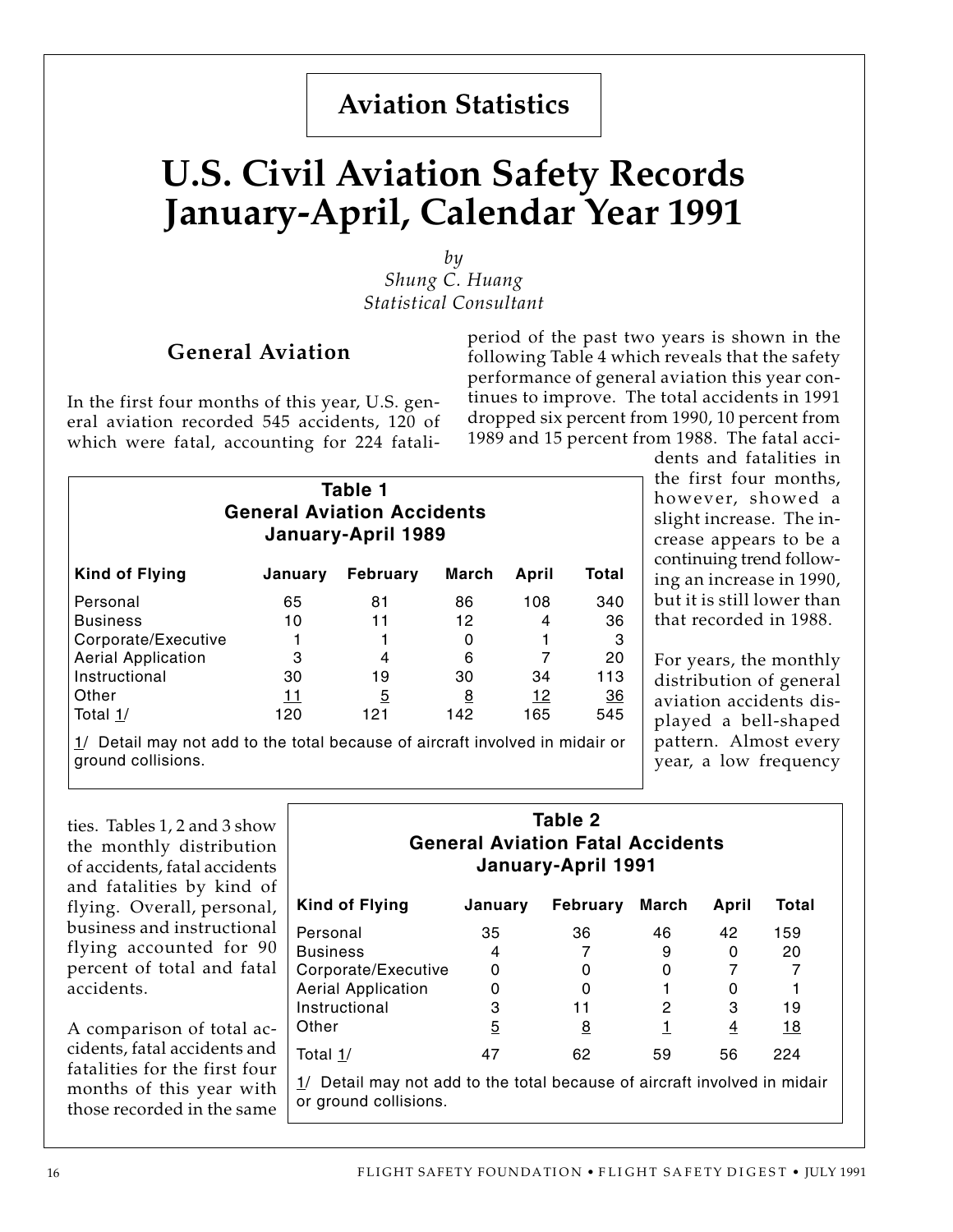| Table 3<br><b>General Aviation Fatalities</b><br>January-June 1989 |         |                 |       |       |           |  |  |  |  |
|--------------------------------------------------------------------|---------|-----------------|-------|-------|-----------|--|--|--|--|
| <b>Kind of Flying</b>                                              | January | <b>February</b> | March | April | Total     |  |  |  |  |
| Personal                                                           | 65      | 81              | 86    | 108   | 340       |  |  |  |  |
| <b>Business</b>                                                    | 10      | 11              | 12    | 4     | 36        |  |  |  |  |
| Corporate/Executive                                                |         |                 | 0     |       | 3         |  |  |  |  |
| <b>Aerial Application</b>                                          | 3       | 4               | 6     |       | 20        |  |  |  |  |
| Instructional                                                      | 30      | 19              | 30    | 34    | 113       |  |  |  |  |
| Other                                                              | 11      | $\overline{5}$  | 8     | 12    | <u>36</u> |  |  |  |  |
| Total 1/                                                           | 120     | 121             | 142   | 165   | 545       |  |  |  |  |

same period, were involved in 40 accidents, 17 of which were fatal accidents, resulting in 114 fatalities. As compared with those for 1990, total accidents show a decrease of 25 percent but fatal accidents, and particularly the fatalities, show a substantial increase. The high number of fatalities in airline and commuter this year is the results of a ground collision involving both air-

of accidents is recorded in January and February, then the monthly accident frequency increases gradually in March and April, reaches

the peak in July, levels off in August and heads downward in September. The downtrend continues until December. A similar new cycle starts in January of the following year. Apparently the increase or decrease of general aviation accidents may be attributable to the seasonal change of general aviation traffic because the

general aviation operations recorded at towered airports also display a similar bell-shaped pattern. Figure 1 shows the monthly distribution of accidents for the years 1987-1990.

## **U.S. Air Carrier**

U.S. air carriers, including airlines, commuter air carriers and air taxi operators, during the line and commuter aircraft, in which 22 airline passengers and 12 commuter passengers were fatally injured. Table 5 is a breakdown

| Table 4<br><b>General Aviation Accidents, Fatal Accidents and</b><br><b>Fatalities</b><br>January-June 1989 |                   |                   |      |                               |                  |                                       |                |  |  |  |
|-------------------------------------------------------------------------------------------------------------|-------------------|-------------------|------|-------------------------------|------------------|---------------------------------------|----------------|--|--|--|
|                                                                                                             | 1988              | 1989              | 1990 | 1991                          | 88-91            | 89-91                                 | $90 - 91$      |  |  |  |
| Total Accidents<br><b>Fatal Accidents</b><br>Fatalities                                                     | 641<br>123<br>231 | 603<br>110<br>195 |      | 585 545<br>115 120<br>200 224 | $-15%$<br>$-2\%$ | $-10%$<br>$+9%$<br>$-3\% +15\% +12\%$ | $-6%$<br>$+4%$ |  |  |  |

of accidents, fatal accidents and fatalities by air carrier operating categories for the first four months in the years of 1990 and 1991.

## **Midair Collision Accidents**

In the early and mid-eighties, there was an average of four to five midair collisions a month, approximately 65 percent of which were fatal.

|          |      |    |                        | Table 5<br>Air Carrier Total Accidents, Fatal Accidents and Fatalities<br>January-April |                        |        |              |                   |         |  |
|----------|------|----|------------------------|-----------------------------------------------------------------------------------------|------------------------|--------|--------------|-------------------|---------|--|
|          |      |    | <b>Total Accidents</b> |                                                                                         | <b>Fatal Accidents</b> |        |              | <b>Fatalities</b> |         |  |
|          | 1990 |    | $1991 (+/-)$           | 1990                                                                                    | 1991                   | (+/-)  | 1990         | 1991              | $(+/-)$ |  |
| Airline  | 10   |    | (-3)                   | 3                                                                                       | 3                      | (0)    | 3            | 49                | (+46)   |  |
| Commuter | 10   | 6  | (-4)                   | $\overline{2}$                                                                          | 3                      | $(+1)$ | $\mathbf{2}$ | 40                | $(+38)$ |  |
| Air Taxi | 34   | 28 | $(-6)$                 | 10                                                                                      | 12                     | $(+2)$ | <u> 13</u>   | 25                | $(+12)$ |  |
| Total    | 54   |    | 40(.14)                | 15                                                                                      | 17                     | $(+2)$ | 18           | 114               | $(+96)$ |  |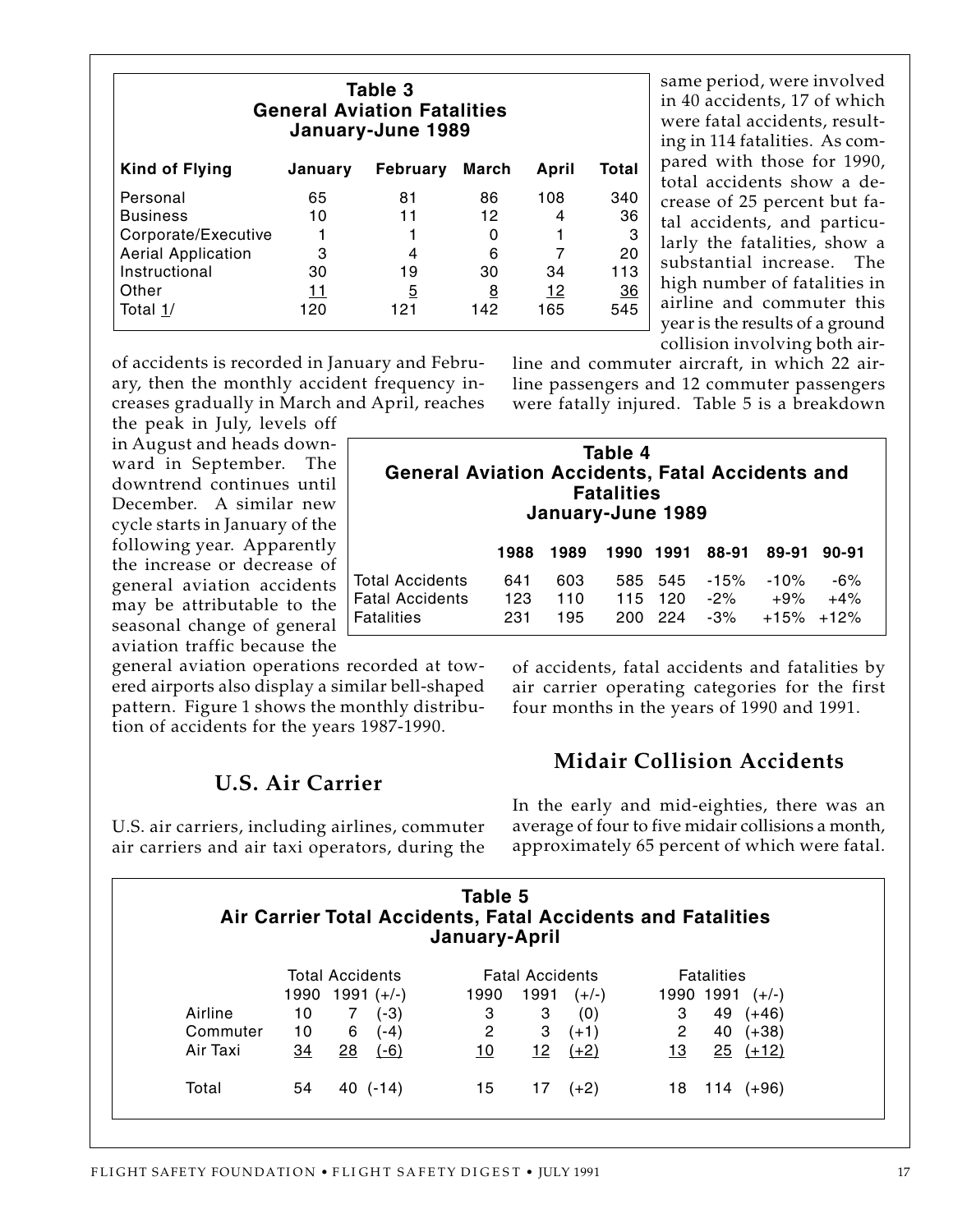| Table 6<br><b>Midair Collision Accidents</b><br>January-April |   |    |   |    |   |    |                                       |  |  |
|---------------------------------------------------------------|---|----|---|----|---|----|---------------------------------------|--|--|
|                                                               |   |    |   |    |   |    | 1986 1987 1988 1989 1990 1991 1986-90 |  |  |
| Total                                                         | 8 | 10 | 8 | 4  | 6 | 8  |                                       |  |  |
| Fatal                                                         | 5 | 6  | 5 | 3  | 5 |    | 5                                     |  |  |
| Fatalities 6 22 7                                             |   |    |   | 13 | 9 | 20 | 11                                    |  |  |

Midair collision accidents have dropped significantly since 1987. In the first four months of the past four years, there was an average of fewer than two midair collisions a month. In the first four months of 1991, there were eight midair collisions, as compared to six midair collisions in 1990 and four midair collisions in 1989. The eight midair collisions recorded in the first four months in 1991 is the highest number of midair collisions to occur during the first four months in any year since 1988. Table 6 reveals that the number of total midair collisions and fatal collisions are close to the average but the fatalities were much higher than the average. ♦



# **U.S.S.R. Civil Aviation Flight Safety Analysis for 1990**

The results of the U.S.S.R. civil aviation flight safety analysis for 1990 are shown in Tables 1- 4. According to the figures, 1990 was worse than 1989, and in some aspects worse than the average values of the preceding four years. For example, the number of accidents increased 1.1 times and the number of fatal accidents increased 1.2 times compared to 1989 data. The number of fatalities increased nearly twofold.

The increase in the number of helicopter accidents (Table 5) had the most negative impact on the overall flight safety level in 1990. Compared to 1989, the number of helicopter accidents grew 16 percent, the number of fatal accidents was 1.3 times as many as in 1989,

and the number of fatalities grew threefold. A substantial decrease in the helicopter flight safety level was recorded also in comparison with the 1986-1989 period.

For fixed-wing aircraft, the situation remains practically unchanged compared to 1989; moreover, for lightplanes the flight safety level has not changed at all. For large aircraft the number of fatal accidents equals, and the number of fatalities is lower than, the average figures for the 1986-1989 period.

Table 6 and 7 and the accompanying graphs present accident rates for five-year periods for large aircraft (scheduled passenger ser-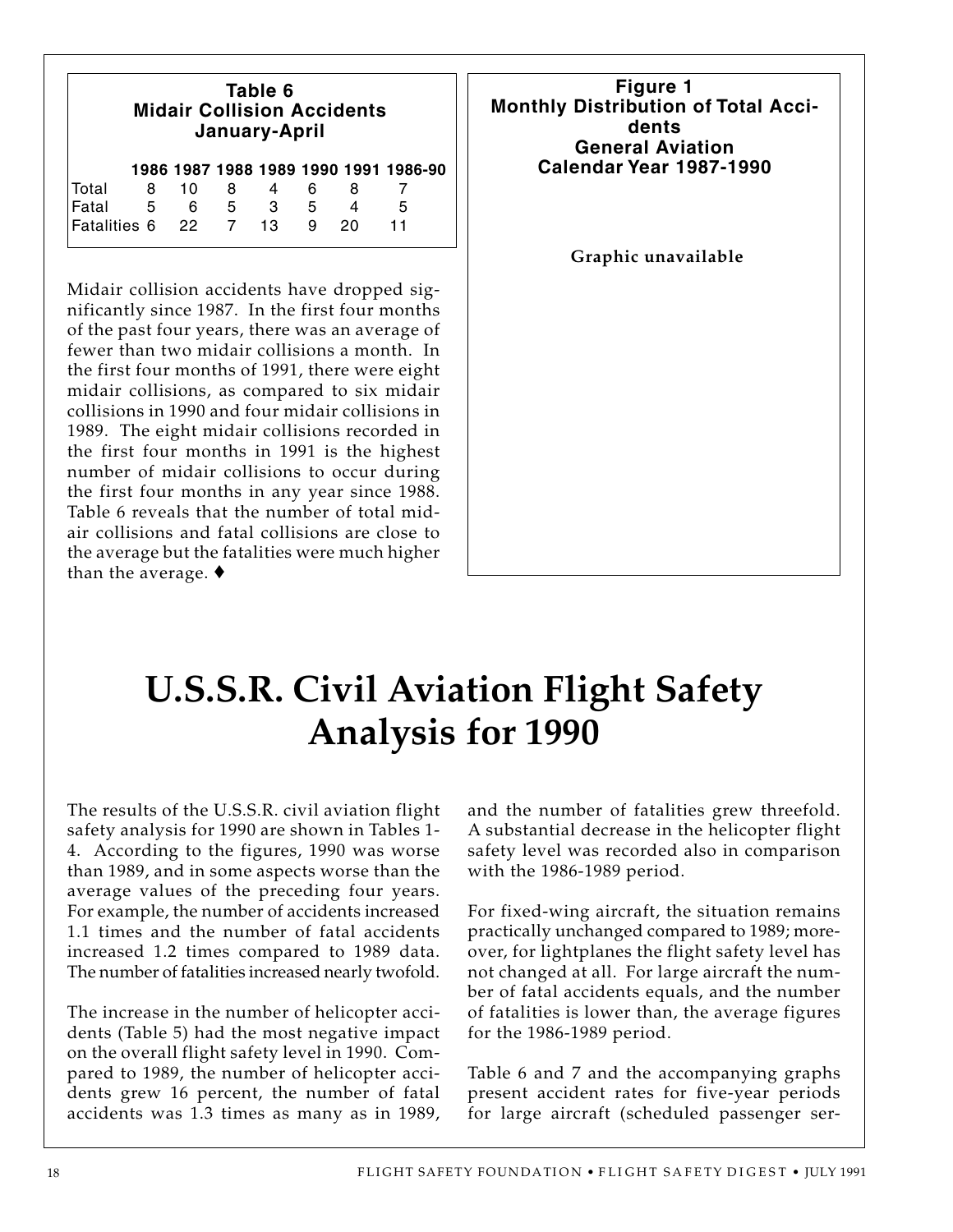### **Table 1 U.S.S.R. Flight Safety Statistics for Civil Aviation 1986-1990, All Types of Aircraft**

|                        |      |      |      |      | Average   |      |
|------------------------|------|------|------|------|-----------|------|
|                        | 1986 | 1987 | 1988 | 1989 | 1986-1989 | 1990 |
| All types of accidents | 187  | 176  | 156  | 174  | 173       | 189  |
| Fatal accidents        | 29   | 13   | 16   | 23   | 20        | 27   |
| <b>Fatalities</b>      | 324  | 47   | 115  | 98   | 146       | 194  |
| Passengers             | 257  | 17   | 85   | 49   | 102       | 128  |
| Crew members           | 67   | 30   | 30   | 49   | 44        | 66   |

#### **Table 2**

**U.S.S.R. Accident Statistics for Large Airplanes\*, 1986-1990**

|                        |      |      |      |      | Average   |      |
|------------------------|------|------|------|------|-----------|------|
|                        | 1986 | 1987 | 1988 | 1989 | 1986-1989 | 1990 |
| All types of accidents | 22   | 21   | 23   | 24   | 23        | 25   |
| <b>Fatal accidents</b> |      | з    | 4    | З    | 4         | 4    |
| <b>Fatalities</b>      | 246  | 26   | 64   | 57   | 98        | 86   |
| Passengers             | 219  | 15   | 51   | 36   | 80        | 69   |
| Crew members           | 27   |      | 13   | 21   | 18        | 17   |

\*Il-86/76/62/14, Tu-154/134, Yak-42/,40, An-24/26/30, An-12

## **Table 3 U.S.S.R. Accident Statistics for Large Airplanes\*, 1986-1990 (passenger services)**

|                                                      |      |      |      |      | Average   |      |
|------------------------------------------------------|------|------|------|------|-----------|------|
|                                                      | 1986 | 1987 | 1988 | 1989 | 1986-1989 | 1990 |
| All types of accidents                               | 16   | 18   | 17   | 16   |           | 21   |
| <b>Fatal accidents</b>                               | 5    | 2    | 3    |      | 3         | 3    |
| <b>Fatalities</b>                                    | 235  | 17   | 58   | 32   | 86        | 77   |
| Passengers                                           | 216  | 11   | 51   | 27   | 76        | 69   |
| Crew members                                         | 19   | 6    |      | 5    | 9         | 8    |
| *II-86, II-62, Tu-154, Yu-134, Yak-42, Yak-40, An-24 |      |      |      |      |           |      |

#### **Table 4 U.S.S.R. Accident Statistics for Light Airplanes\*, 1986-1990**

|                        |      |      |      |                | Average   |      |
|------------------------|------|------|------|----------------|-----------|------|
|                        | 1986 | 1987 | 1988 | 1989           | 1986-1989 | 1990 |
| All types of accidents | 68   | 70   | 69   | 76             | 71        | 78   |
| <b>Fatal accidents</b> | 4    | 4    | 6    |                | 5         | 6    |
| <b>Fatalities</b>      | 20   | 8    | 32   | 13             | 18        | 16   |
| Passengers             | 12   |      | 22   | $\overline{4}$ | 10        | 6    |
| Crew members           | 8    |      | 10   | 9              | 9         | 10   |
| L-410, An-2, An-28     |      |      |      |                |           |      |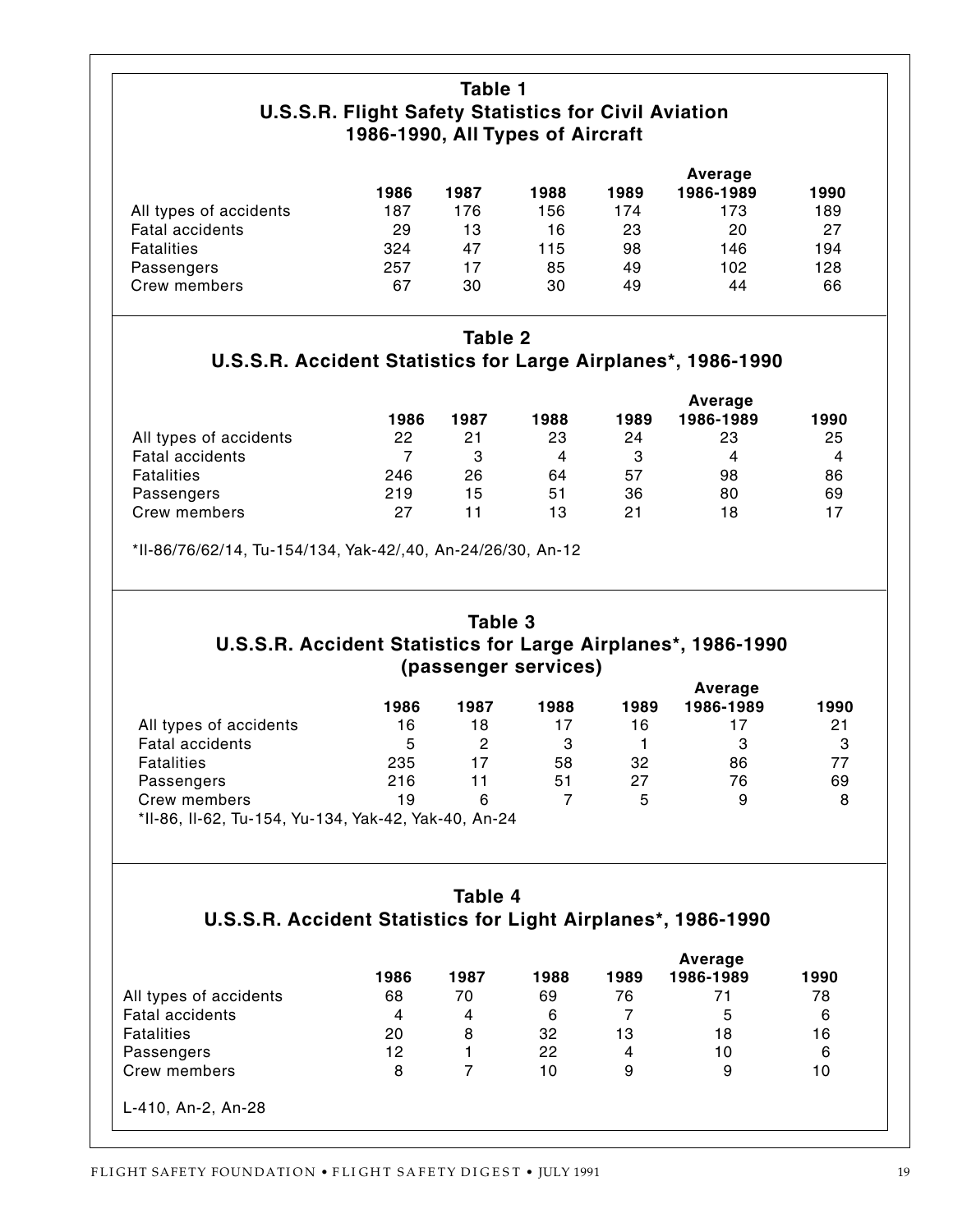### **Table 5 U.S.S.R. Accident Statistics for Helicopters, 1986-1990**

|                        |      |      |      |      | Average   |      |
|------------------------|------|------|------|------|-----------|------|
|                        | 1986 | 1987 | 1988 | 1989 | 1986-1989 | 1990 |
| All types of accidents | 97   | 85   | 64   | 74   | 80        | 86   |
| <b>Fatal accidents</b> | 18   | 6    | 6    | 13   | 11        | 17   |
| <b>Fatalities</b>      | 58   | 13   | 19   | 28   | 30        | 92   |
| Passengers             | 26   |      | 12   | 9    | 12        | 53   |
| Crew members           | 32   | 12   |      | 19   | 18        | 39   |

vices). Tables 8 and 9 and the accompanying graphs show accident rates for the last decade.

These data show that the flight safety level for the 1986-1990 period is higher than for the previous five-year period: The number of fatalities is 2.2 times lower and the number of accidents and fatal accidents is 10 percent lower.

on the whole the last five-year period shows a decrease in fatal accident rates and a significant (more than 3.5 times) decrease in fatalities. The flight safety level for large aircraft in scheduled passenger services in the U.S.S.R. is a bit higher than the average values for the ICAO member states, but lower than in the United States.

On the whole, examination of the results both for the long-term period and for the past five

Despite the decline of the safety level in 1990,

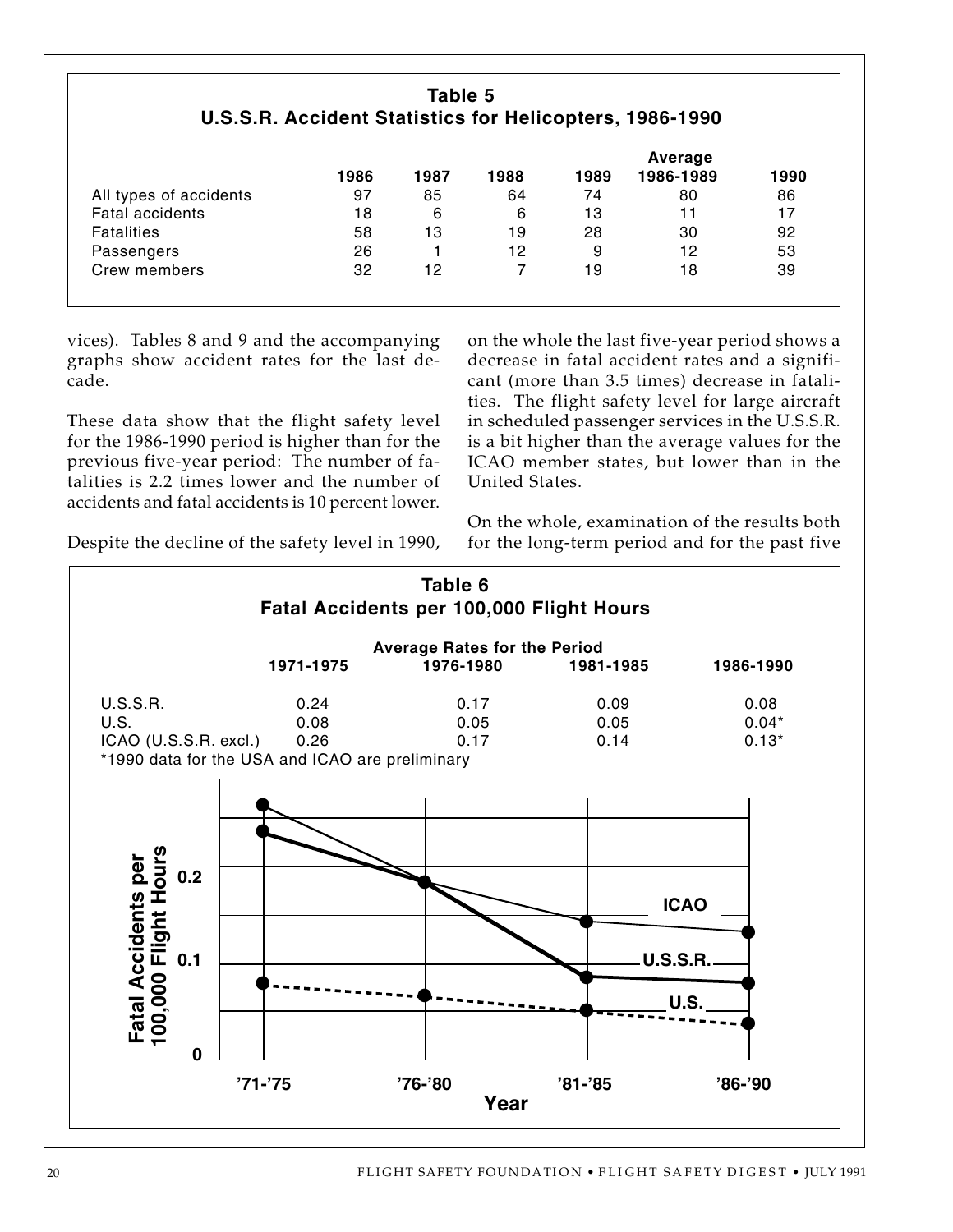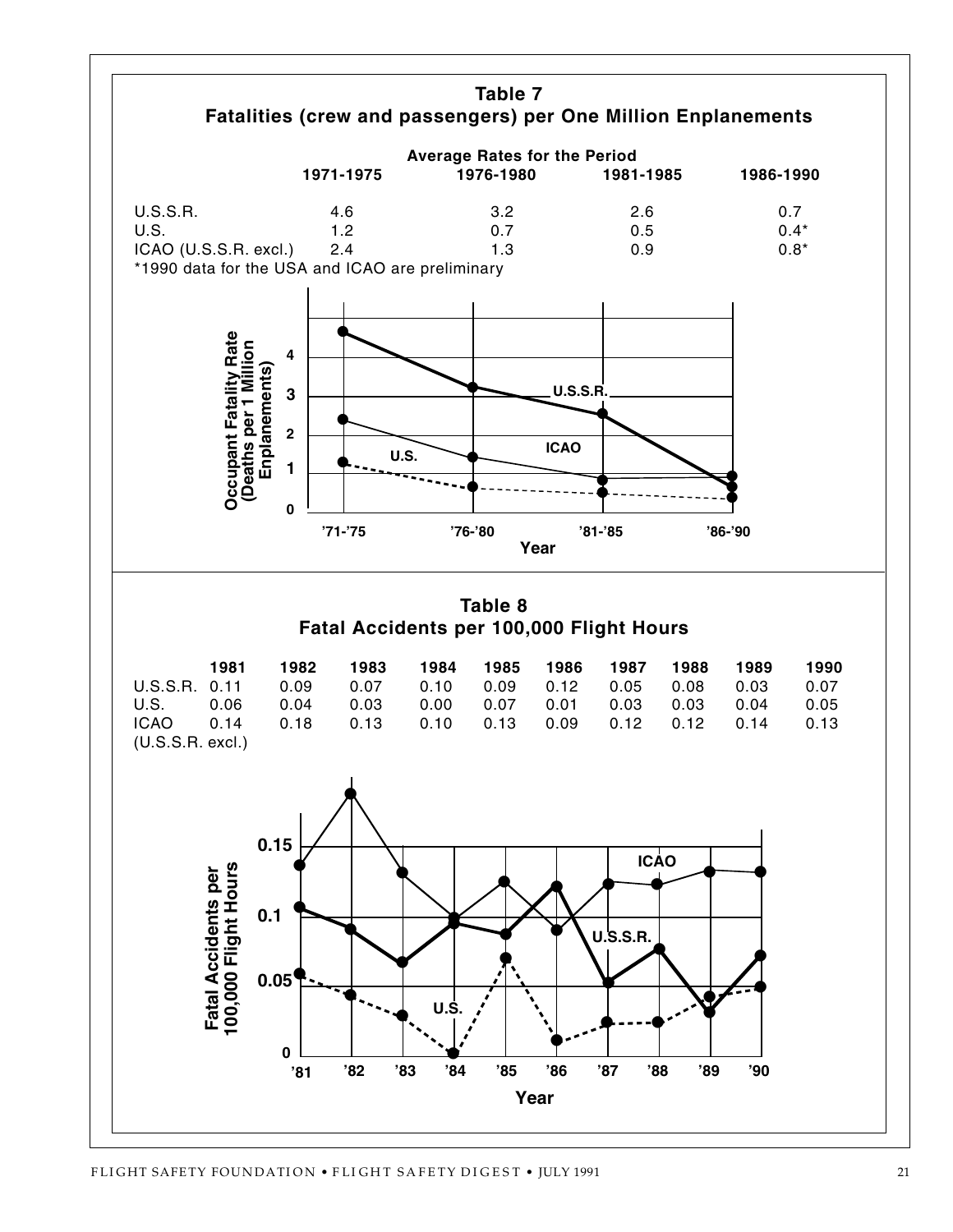

years shows the following:

- Flight safety levels increased in the last five years, primarily beginning from 1987, mainly attributed to the decline in the accident rates and fatalities on the main type of air transportation services scheduled passenger services on large aircraft; while the yearly number of fatal accidents remains practically the same, the number for the large passenger capacity aircraft decreased, (i.e. the number of potential fatalities reduced) and the survivability in fatal accidents increased.
- While the flight safety level for light aircraft is more or less stable, the tendency of the helicopter accident number to increase became quite evident in 1990.

• The tendency of large aircraft accident numbers to grow indicates that the potential of the whole complex of accident prevention measures undertaken during the last few years has been exhausted, which could lead to fatal accidents involving large passenger aircraft with an accompanying increase in human and material losses.

An analysis of the accident causes was carried out using generalized cause factors groups, characterizing the activities of the main branches of the air transportation system.

Interrelations of the accident rates are shown in Figures 1-4.

• For the 1986-1990 period, the number of accidents caused by human error, including flight crew errors, is practically stable for helicopters, tends to grow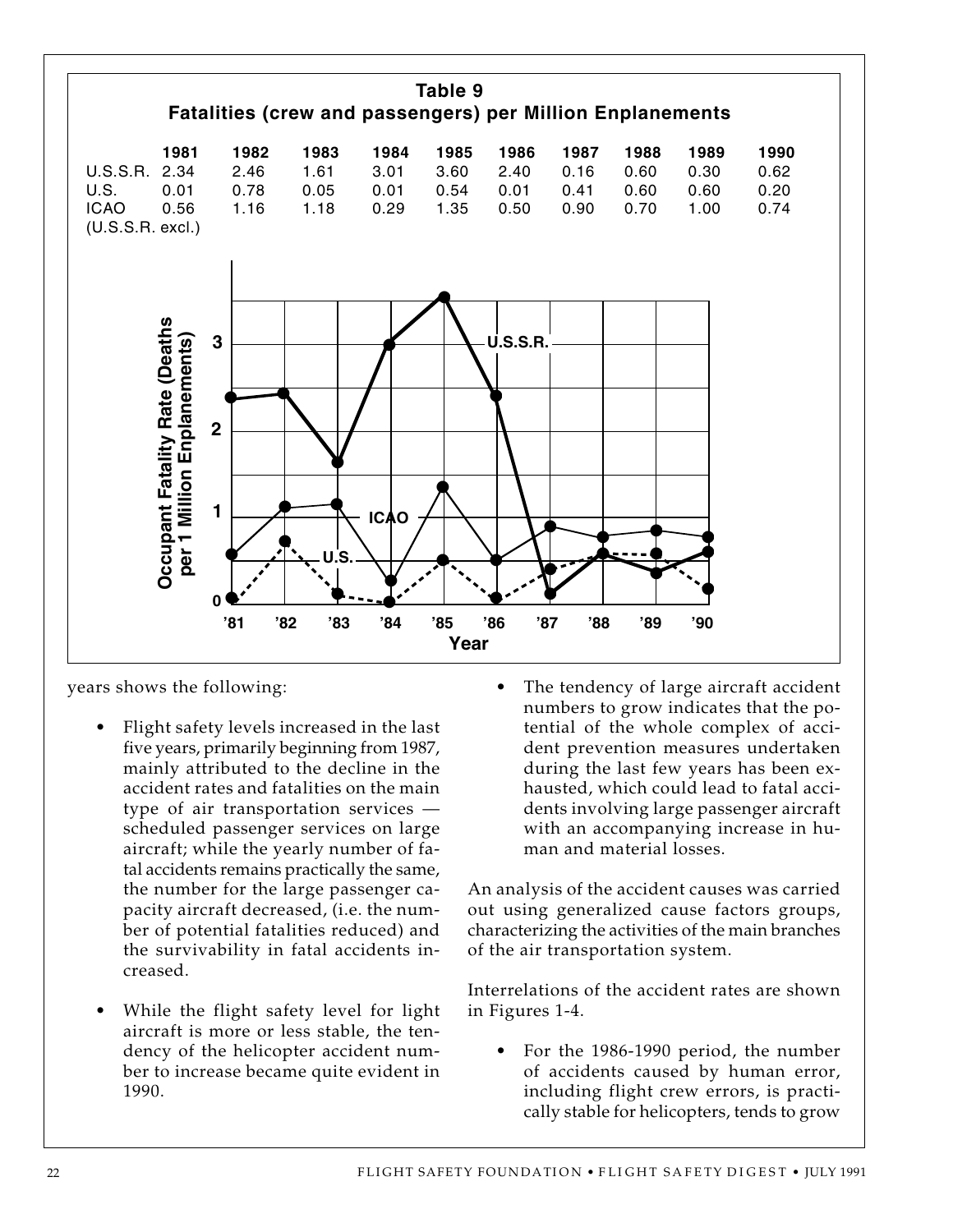

for large aircraft and tends to decrease for lightplanes. For the whole civil aviation fleet, these figures are more or less stable and represent 80 percent of the air transportation system personnel and about 72 percent for flight crews.

The 1986-1990 period is characterized by a significant, two- to threefold increase in the number of accidents involving the aircraft types where the factor of faulty or inefficient flight management regulations has been identified.



The share of accidents caused by structural and manufacturing deficiencies remained practically unchanged during the 1986-1990 period and accounts for 12-14 percent for the whole civil aviation fleet. A decrease in the number of such accidents could be mentioned only for helicopters. For large aircraft, the number of accidents where structural failures were identified as cause factors is the most significant and averages about 25 percent for the 1989-1990 period.

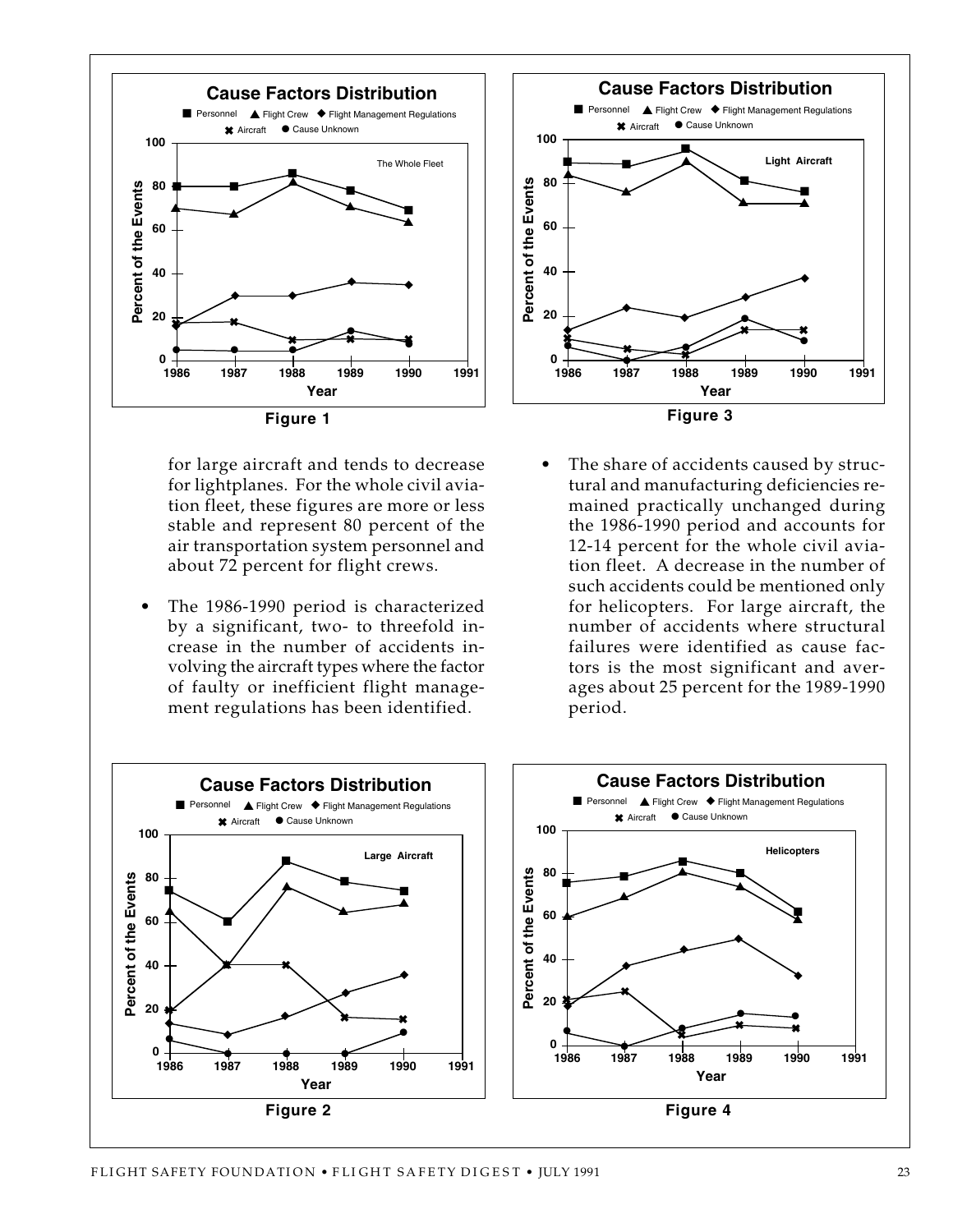The comparison of the relative contribution of the main cause factors in the overall flight safety level shows that it was basically the same during the last few years. It once again confirms the fact that a certain balance of accident cause factors, formed during the last years, does nothing but reflect the degree of the influence of different air transportation branches on flight safety. ♦

## **Reports Received at FSF Jerry Lederer Aviation Safety Library**

## **Reference**

Advisory Circular 61-98, 03/26/91, *Currency and Additional Qualification Requirements for Certificated Pilots.* — Washington, D.C. : United States. Federal Aviation Administration, 1991, March 26. 30p. in various pagings.

AC 61098, "Scope and Content of Biennial Flight Reviews," dated September 1, 1987, is cancelled.

*International Flight Information Manual, Volume 39.* — Washington, D.C. : U.S. Department of Transportation, Federal Aviation Administration, Air Traffic Procedure Service, 1991, April. 3 hole punched; 1 1/2 inches thick. Available from U.S. Superintendent of Documents, Government Printing Office.

Key Words

1. Aeronautics — Law and Legislation.

Summary: This manual is a preflight and planning guide for use by U.S. nonscheduled operators, business and private aviators flying outside of the United States. The manual contains foreign entry requirements, a directory of aerodromes of entry, and pertinent regulations and restrictions. [Foreword]

*Advisory Circular 20-122A, 01/29/91, Anti-Misfueling Devices: Their Availability and Use*. — Washington, D.C. : United States. Federal Aviation Administration, 1991. 2 p.

Key Words

- 1. Airplanes Refueling.
- 2. Airplanes Fuel.

Summary: This advisory circular (AC) explains the benefits of fitting reciprocating enginepowered general aviation aircraft with antimisfueling devices and the fitting of fuel dispensing equipment with special fuel hose nozzle spouts. [Excerpted from Purpose]

*Advisory Circular 25-16, 04/05/91, Electrical Fault and Fire Prevention and Protection*. — Washington, D.C. : United States. Federal Aviation Administration, 1991. 11 p.

#### Key Words

- 1. Airplanes Electric Wiring Law and Legislation — United States.
- 2. Airplanes Electric Equipment Law and Legislation — United States.

Summary: This advisory circular (AC) provides information on electrically caused faults, overheat, smoke and fire in transport category airplanes. Acceptable means are provided to minimize the potential for these conditions to occur, and to minimize or contain their effects when they do occur. These means are not mandatory. An applicant may elect to use any other means found to be acceptable by the Federal Aviation Administration for compliance with the Federal Aviation Regulations (FAR). [Excerpted from Purpose]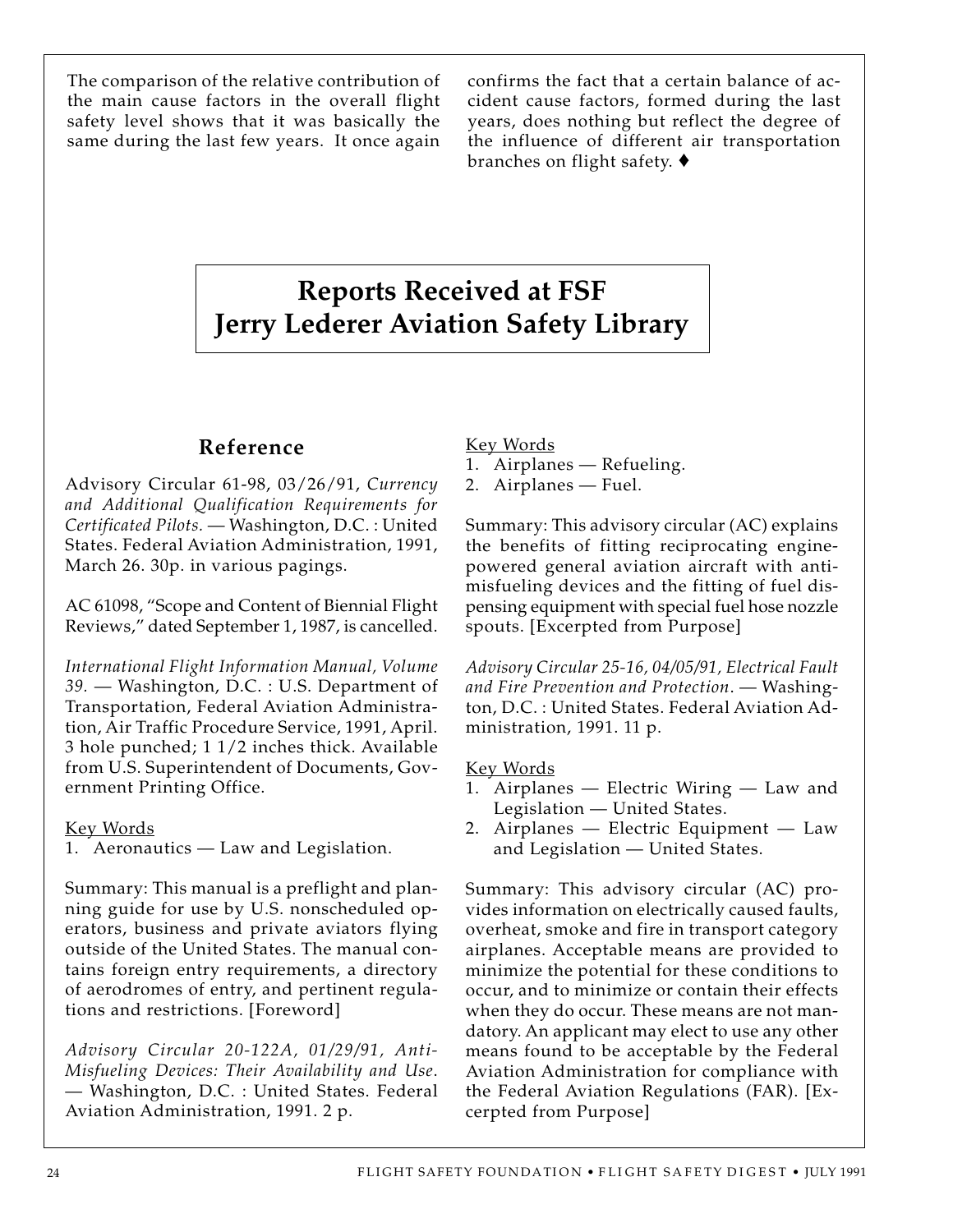#### **Reports**

*Utilization of Emergency Kits by Air Carriers. Final Report* / J.R. Hordinsky and M.H. George (Civil Aeromedical Institute). — Washington, D.C. : United States. Federal Aviation Administration, Office of Aviation Medicine; Springfield, VA : Available through NTIS\*, 1991, March. Report DOT/FAA/AM-91/2. 7p.

Key Words

- 1. Aeronautics, Commercial Emergency Medical Care — United States.
- 2. Airlines Emergency Medical Care United States.
- 3. Airlines Medical Kits United States.

Summary: The Department of Transportation Emergency Medical Equipment Requirements Rule of January 9, 1986, mandated a period of 24 months (August 1986-July 1988) during which all air carriers flying under Federal Aviation Regulations, Part 121, would monitor medical emergencies and use of the prescribed medical kits. The reporting airlines were to provide descriptions of how the medical kits were used, by whom, and the outcome of the medical emergency. During the two year monitoring period, a total of 2,322 reports of medical emergencies were documented. Of the 2,293 actual uses of the medical kit, a physician was the provider in more than 85 percent of the cases. The most common presenting symptom was pain, with unconsciousness, impaired breathing, nausea and/or vomiting, and various myocardial diagnoses in descending order of frequency. High frequency recurrent complaints about kit adequacy were not noted during the two-year monitoring period. There were scattered references about the poor technical quality of the most frequently employed equipment; the medical kit content might selectively be expanded to include analgesics, antiarrhythmics, antiemetics and bronchodilators. [Author abstract]

*Aircraft Accident Report — Partenavia P68 Observer, G-SPOT Near Vagar Airport, Faroe Islands, 6 July 1987* / Denmark. Aircraft Accident Investigation Board. — [Copenhagen] : Aircraft Accident Investigation Board, 1991. Report AAIB 1/91. 25 p. in various pagings.

ISBN: 0902-8129.

Key Words

- 1. Aeronautics Accidents 1987.
- 2. Aeronautics Accidents Weather.
- 3. Octavia Air Accidents 1987.

Summary: The aircraft, operated by Octavia Air, Bristol, U.K., was chartered for traffic spotting, whale- and polar bear-spotting between the Faroe Islands and Greenland. The aircraft departed Kirkwall Airport, Orkney Islands, (EPGA) on 6 July 1987 at 1000 hours for a VFR flight to EKVG (Vagar). There were 1 pilot and 2 passengers on board the aircraft. As an approval for an IFR approach was denied due to weather conditions, the pilot decided to continue to Myggenaes (MY) non-directional beacon and "have a look." The last message from the pilot was at 1222 hours. After a collision with a mountain plateau, the outer portion of the right wing and the right wing-flap separated from the aircraft. The aircraft continued into the open sea, where it sank. Debris consisting of small airframe parts and personal belongings were found on the coastline of a small island at a distance of three kilometers from the point of collision. The aircraft and its occupants have not been located. Except for radio communication difficulties between the aircraft and EKVG, the flight appears to have been uneventful until the pilot decided to remain in the area and wait for improvement in the weather. Being aware of the weather conditions, the pilot exercised poor judgement when he attempted operation beyond experience/ability and initiated and continued a VFR flight into known adverse weather conditions (cause factor). The aircraft collided with a mountain plateau 515 meters (1690 feet) above sea level (cause factor). No recommendations were made by the board regarding this accident. [Synopsis, Conclusions]

*Aviation Occurrence Report — Voyageur Airways Ltd Beechcraft King Air A-100 C-GJUL Chapleau, Ontario*, 29 November 1988. — Ottawa : Transportation Safety Board (TSB) of Canada, February 12, 1991. Report Number 8800491. 35 p. in various pagings. [Communique TSB #10/ 91 to be released on 9 May 1991.] [FSF also has report in French.]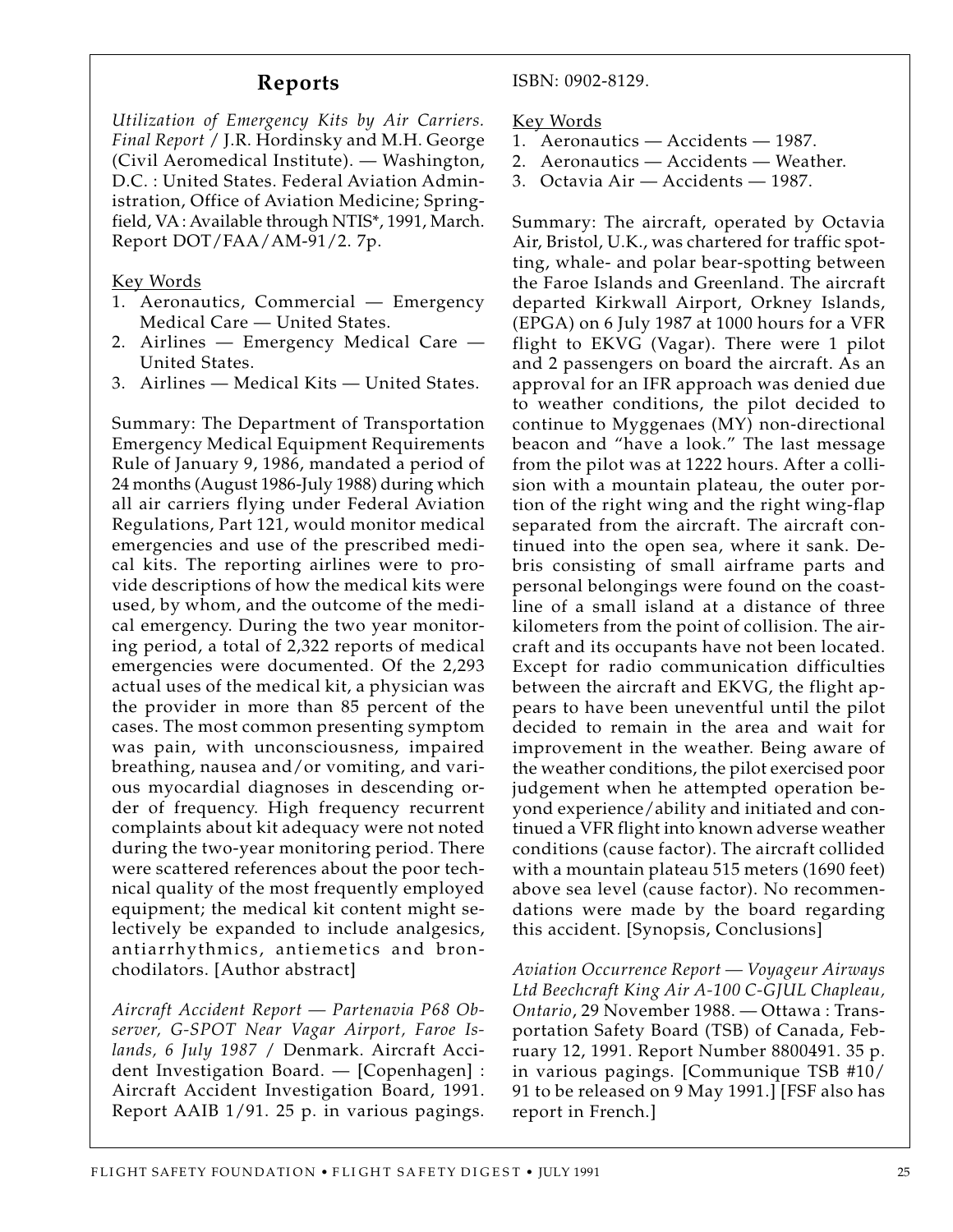#### Key Words

- 1. Aeronautics Accidents 1988.
- 2. Aeronautics Accidents Altitude.
- 3. Aeronautics Accidents Investigation.
- 4. Airplane Ambulances Accidents.
- 5. Cockpit Resource Management.
- 6. Flight Recorders.
- 7. Voyageur Airways Ltd. Accidents 1988.

Summary: The air ambulance Beechcraft King Air A-100, Voyageur 796, was proceeding on an instrument flight rules (IFR) flight from Timmins to Chapleau (Ontario) with two crew members and two paramedics on board to pick up a seriously injured person to be flown to Sault Ste. Marie, Ontario. On arrival at Chapleau, it overflew the airport at low altitude and crashed 1.5 miles southwest at 2301 EST. The aircraft was destroyed by the impact and the post-crash fire, and all occupants perished. The TSB determined that the flight crew descended below the minimum applicable instrument flight regulations altitude while approaching the Chapleau non-directional beacon. Why the crew allowed the aircraft to descend, in controlled flight, into the ground could not be ascertained. The investigation was hampered by the absence of a flight data recorder or a cockpit voice recorder. Neither was required by regulations. Consequently, the board has recommended to the Minister of Transport that Transport Canada expedite legislation for upgrading the flight recorder requirements for Canadian-registered aircraft. [Communique]

*Aviation Safety: Limited Success Rebuilding Staff and Finalizing Aging Aircraft Plan. Report to the Chairman, Subcommittee on Transportation and Related Agencies, Committee on Appropriations*, House of Representatives / United States. General Accounting Office. — Washington, D.C. : U.S. General Accounting Office\*, April, 1991. Report GAO/RCED-91-119; B-243303. 20 p.

#### Key Words

- 1. Air Traffic Controllers Selection and Appointment — United States.
- 2. Aviation Safety Inspectors United States.
- 3. Airworthiness Inspectors United States.
- 4. Airplanes Airworthiness United States.

5. United States. Federal Aviation Administration — Officials and Employees — Appointment, Qualifications, Tenure, etc..

Summary: This report provides information on the Federal Aviation Administration's (FAA) progress in (1) rebuilding the air traffic controller and aviation safety inspector work forces and (2) developing a plan to address aging aircraft problems. FAA has essentially rebuilt the air traffic controller work force since the 1981 strike, but the overall number of full performance level controllers remains below prestrike levels and it will be several years before FAA achieves prestrike controller capability. FAA is also increasing the size of the aviation safety inspector work force, but given budgetary restraints, FAA must use its current inspectors more effectively and provide them with better training. On the aging aircraft issue, although FAA has worked closely with the aviation community to address concerns, FAA has yet to complete a comprehensive plan to guide industry and government efforts to address this critical aviation issue. [Modified results in brief]

*The Effect of Simulated Altitude on the Visual Fields of Glaucoma Patients and the Elderly. Final Report* / Van B. Nakagawara (Civil Aeromedical Institute), George W. Fulk (Northeastern State University), Roger W. West (Northeastern State University). — Washington, D.C. : United States. Federal Aviation Administration Office of Aviation Medicine; Springfield, VA : Available through NTIS\*, January, 1991. Report DOT/FAA/AM-91/1. 22 p.

#### Key Words

- 1. Glaucoma.
- 2. Visual Fields.
- 3. Altitude, Influence of.
- 4. Aged Health Risk Assessment.

Includes bibliographical references.

Summary: This study tests whether mild hypoxia, that is typically encountered in civilian aircraft, causes temporary visual field defects in elderly persons or temporarily increases pre-existing defects in persons with glaucoma. Altitude was found to have no ef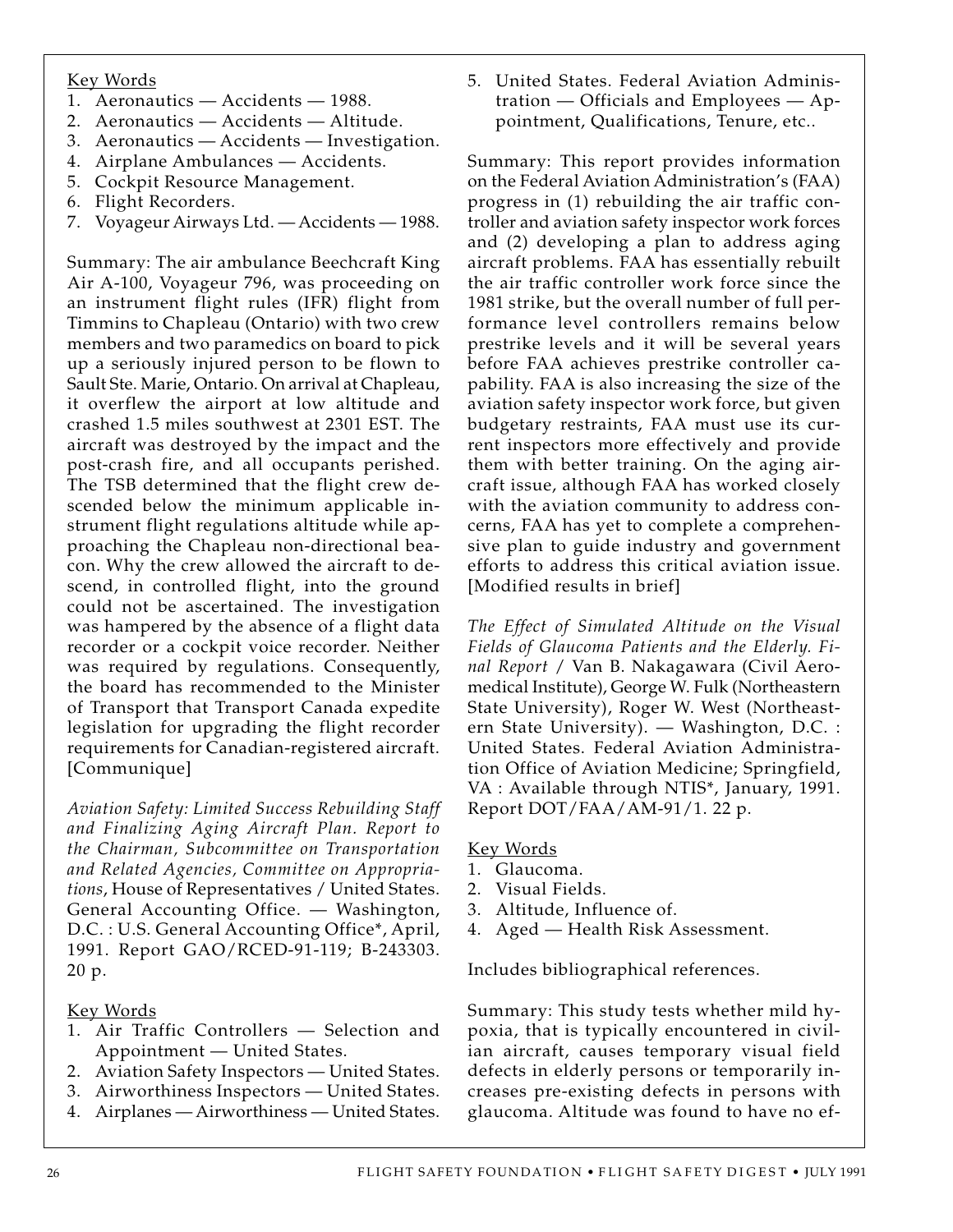fect on the visual fields of subjects with glaucoma, age-matched normals, and younger subjects. No evidence was found to suggest a change in the present Federal Aviation Administration standards, which allow a special issuance certificate to persons with glaucoma who wish to obtain medical clearance to operate civilian aircraft. Nor was any evidence found that should discourage glaucoma patients from flying as passengers. [Author abstract]

*"Flight Safety — An Endless Task," Proceedings of the 43rd Annual International Air Safety Seminar, November 19-22, 1990, Rome, Italy* / Flight Safety Foundation. — Arlington, VA : Flight Safety Foundation (2200 Wilson Blvd., Suite 500, Arlington, VA 22201 U.S.), c. 1990. xx, 306 p., 26 p. ISSN: 0270-5176.

#### Key Words

- 1. Aeronautics Safety Measures Congresses.
- 2. Aeronautics Human Factors Congresses.
- 3. Airpilots Training.
- 4. Airlines Management.
- 5. Aeronautics Accidents Investigation.

Notes: Hosted by Alitalia Airlines; "Proceedings of the 43rd International Air Safety Seminar are dedicated to the memory of J.R. Riedmeyer 1928-1991".

Contents: Opening / Capt. Robert Weatherly — Welcome / Ing. Ferruccio Pavolini (Alitalia Airlines) — Response / Stuart Matthews — Your Flight Safety Foundation / John H. Enders — Keynote Address / Eng. Professor Federico Quaranta (Director General, Italian Civil Aviation). SESSION HEADINGS: The Aviation Safety Posture — Training: Targeted at Aviation Safety — Operational Considerations for Safety Enhancement — How Management Views Aviation Safety: A Panel Discussion — International Aspects of Aircraft Accident Investigation: Cross-border Coordination — Technology: Tool of Master? — APPENDICES.

Summary: "Fifty-four countries were represented by the more than 400 attendees. "Flight Safety — An Endless Task," the seminar's theme, is likely to remain timeless in our industry because safety demands never-ending vigilance, a point well-made in many of the presentations at this seminar." [Preface]

*UK Airmisses Involving Commercial Air Transport, May-August 1990.* — London : Civil Aviation Authority, Greville House, 37 Gratton Road, Cheltenham, England, April, 1991. 81 p. ISSN: 0951-6301.

#### Key Words

- 1. Aeronautics, Commercial Great Britain — 1990.
- 2. Airplanes Near Midair Collisions Great Britain.
- 3. Airplanes Collision Avoidance Great Britain.

Contents: Introduction — Statistics — Commercial Air Transport Airmiss Reports (May-August 1990) — Appendices.

Summary: An "airmiss" is said to have occurred when a pilot considers that his aircraft may have been endangered by the proximity of another aircraft. Only the pilot of the aircraft can file an airmiss report. If the air traffic controller considers that flight safety has been hazarded, he will file an Aircraft Proximity Hazard report which will be investigated similar to but separate from the airmiss system. 34 incidents, involving 39 aircraft, occurred from May - August 1990, of which 7 were risk-bearing.

\*U.S. Department of Commerce National Technical Information Service (NTIS) Springfield, VA 22161 U.S. Telephone: (703) 487-4780

\*U.S. General Accounting Office (GAO) Post Office Box 6012 Gaithersburg, MD 20877 U.S. Telephone: (202) 275-6241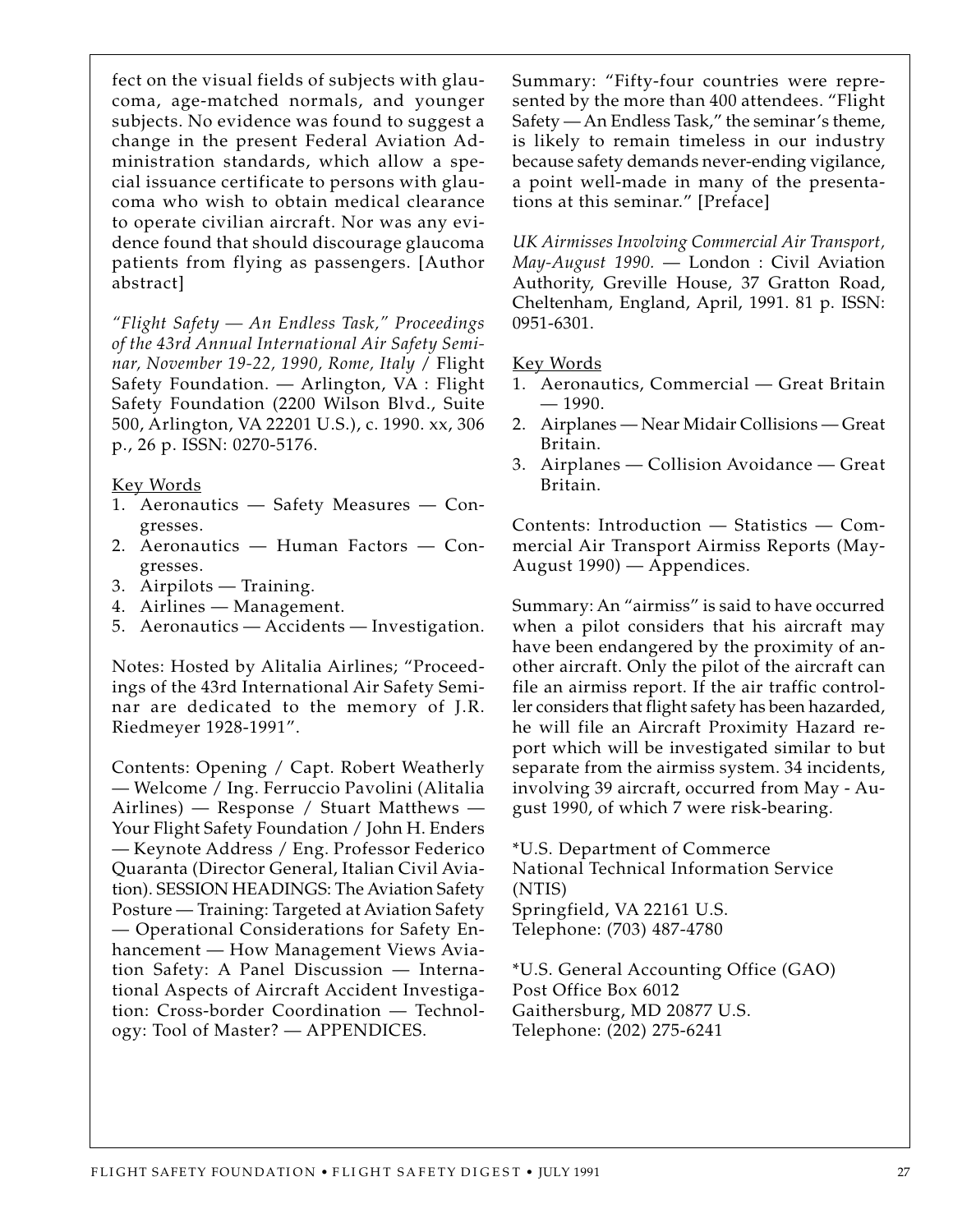## **Accident/Incident Briefs**

*This information is intended to provide an awareness of problem areas through which such occurrences may be prevented in the future. Accident/ incident briefs are based upon preliminary information from government agencies, aviation organizations, press information and other sources. This information may not be accurate.*



## **Assumption Leads to The Wrong Runway**

*Boeing 737: No damage. No injuries.*

The scheduled jet transport was approaching to land early in the summer evening. Visual landings were being made to runways 28R and 28L. Visibility was restricted because of haze and the setting sun which was almost directly in the pilots' eyes on final approach.

The first officer was flying the aircraft and the captain was handling radio calls. After approach control cleared the aircraft to land on runway 28L, the aircraft was vectored for additional spacing behind a corporate jet. The captain then switched frequency to the control tower and was again cleared to land on runway 28L. The pilots assumed they had been vectored to the proper runway and landed on the one directly ahead of them, newly opened runway 28R that was only 3,500 feet long and 60 feet wide.

The aircraft was stopped without further incident although the runway was substantially shorter than usual for jet transport operations. The crew was cited for missing a Notice to Airmen (NOTAM) advising that the new runway was operational and for not utilizing available navigational aids.

## **It Was a Dark And Snowy Night …**

*Ilyushin IL-62: Minor damage. No injuries.*

The aircraft was landing on a November night in Newfoundland during conditions of restricted visibility caused by snow and blowing snow. There were a crew of 10 and 125 passengers aboard.

The approach was to runway 04 and the control tower reported wind from 350 degrees at 22 knots, runway visual range (RVR) of 3,500 feet and a runway surface braking value that required an RVR of 4,000 feet for the crew to continue the approach. The aircraft was flown at between five and seven knots above the calculated target speed during the approach because of the crosswind. As the aircraft descended through a height of 200 feet at a distance of 3,000 feet from the runway threshold, the rate of descent increased to more than 1,200 feet per minute and the aircraft descended below the glideslope. The approach became unstable. Power was applied to adjust the rate of descent which, combined with the high rate of descent, resulted in an airspeed of 166 knots, about nine knots faster than the target speed.

The aircraft was flared for touchdown approximately 1,000 feet beyond the runway threshold. After the flare, the aircraft began to drift to the right but, because of the darkness and the blowing snow, the crew was unaware of it. The aircraft touched down to the right of the runway centerline about 2,100 feet from the threshold at a speed of 156 knots, 22 knots above target speed. After the aircraft touched down, the crew realized that it was drifting to the right and they immediately applied full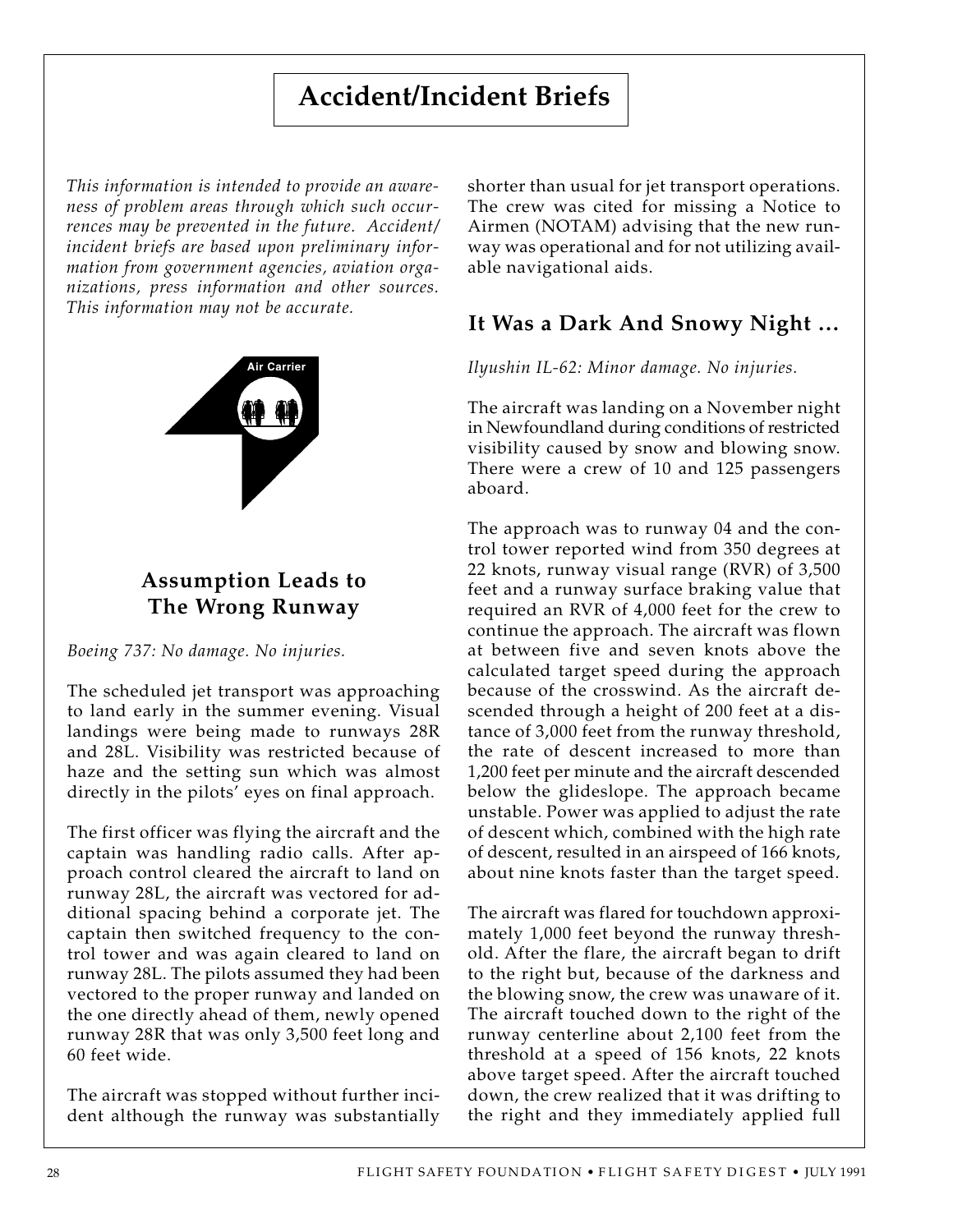left rudder. However, because the high landing speed made the aircraft retain more lift than normal, braking and directional control were not sufficiently effective and the aircraft continued to drift to the right until it left the runway. The crew was able to bring the aircraft back to the runway surface after travelling about 1,300 feet. Aircraft damage was minor, limited to superficial scratches and dents; three runway side marker lights were broken. No occupants were injured.

Causal findings — besides the slippery runway, crosswind and reduced visibility  $-$  included an RVR that was 500 feet less than that prescribed by the company for a crosswind landing; the higher than normal airspeed and unstabilized approach; the high touchdown speed; and the crew's failure to recognize that the aircraft was drifting to the right.



## **Downwind Taxiing Puts Aircraft in Ditch**

*Cessna 421: Substantial damage. No injuries.*

The aircraft had just completed a flight with five passengers, had debarked them and was departing for another flight without passengers. The aircraft was taxiing to runway 07 on taxiway 25 parallel to it.

When the aircraft reached a point approximately 50 feet from the end of the runway, taxiing at a speed estimated at 9 knots, the pilot began a 180-degree turn to the right to line up in the runway. Before he could complete the turn, the aircraft began to head for the left edge of the runway. The pilots both applied heavy braking, and shut down the engines in an attempt

to stop the aircraft on the runway, but it ran off the hard surface and into a ditch. The aircraft was substantially damaged but there were no injuries to the two crew members.

It had rained for three days previously, following which the temperature dropped and remained below the freezing level. At the time of the occurrence, the wind was blowing at 12 knots gusting to 25 knots from 50 degrees. The temperature was minus eight degrees Celsius.

The pilot reported that the brakes had operated properly after the previous landing and prior to departing the terminal area to taxi toward the runway. While taxiing the 3,000 feet toward the runway, he did not have to use the brakes, requiring them only when he attempted to reduce taxi speed prior to turning onto the runway. The brakes were tested after the accident and operated properly. The recovery team saw no skid marks on the runway, or no ice patches, although surface ice was considered a possible reason for the inability of the crew to stop the aircraft.

Another possible cause was the strong, gusting tailwind during taxiing that could have increased taxi speed thus requiring stronger braking action to slow down. The tailwind could also have tended to increase the aircraft's rate of turn, leading to a loss of control during the turn on to the runway.

## **Trees Block Flat Climb**

*Piper PA-31-350 Chieftain: Substantial damage. Serious injuries to one, minor injuries to two.*

The medical evacuation charter flight was being conducted night VFR, with a pilot paramedic and a nurse on board. The aircraft was departing its home base to pick up a patient. The pilot had a total of 16,500 flying hours, 1,400 in type and 270 during the previous three months.

The takeoff was normal, but during the posttakeoff phase, the aircraft struck trees approximately 2,800 feet from the departure end of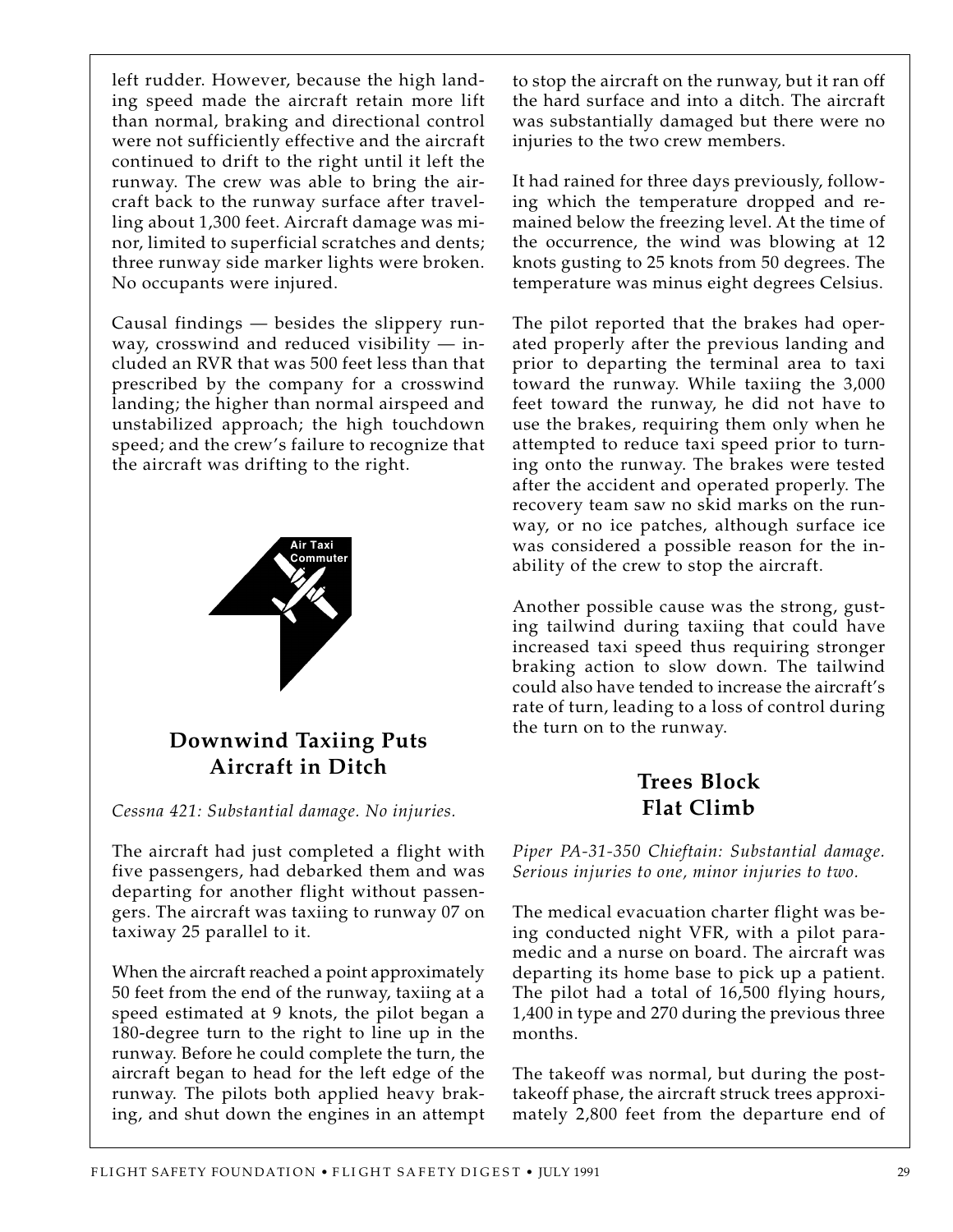the runway at a height of 35 feet from the ground. It cut a swath for about 400 feet after which the pilot was able to climb above the trees for a short distance before descending through the treetops into a snow-covered field. The aircraft landed hard and turned 180 degrees before coming to rest. There was no fire but the aircraft was substantially damaged. The pilot sustained serious injuries and the two passengers received minor injuries.

The cause was determined to be that the pilot's takeoff procedure and instrument scan did not ensure that the aircraft was trimmed properly and established in a positive rate of climb. It was also noted that the pilot had diverted his attention to selecting gear and flaps up and setting climb power before he established a positive rate of climb. He mistakenly thought the aircraft was in a positive rate of climb because it had achieved the single-engine best rate-of-climb speed and his instrument scan did not prompt him to initiate a climb.



*Beechcraft C55 Baron: Substantial damage. Serious injury to one, minor injuries to two.*

The aircraft had been on a VFR flight in the darkness of a fall evening with a pilot and three passengers aboard. It was approaching the airport at a height of 2,100 feet above the ground.

The pilot realized that he was too high during the turn to final approach and he sideslipped the aircraft to the right to increase the rate of descent. Maintaining power at 1,700 rpm, he

put the aircraft into an angle of 30 degrees of bank for approximately 20 seconds. Then he reduced the power and sideslipped the aircraft to the left for another 15 to 20 seconds.

As the pilot leveled the wings and advanced the throttles to stabilize the approach, both engines stopped. He quickly tried to restart them by switching fuel tank selectors and turning on the fuel boost pumps, but to no avail. He raised the nose to avoid a road and a ditch that lay across the path of the aircraft and it stalled, striking the ground past the road and approximately 950 feet short of the runway threshold. There was no fire, but the aircraft sustained substantial damage. One passenger was injured seriously, and the other occupants received minor injuries.

It was found that, of the two fuel selector console lights, one bulb was missing and the other was inoperative. The pilot reportedly used a flashlight to determine the fuel selector position en route but was unable to visually check the selector positions during the approach, although he stated that he selected main tanks left and right before starting the landing approach. There was less than onequarter tank of fuel in each main tank.

Conclusions indicated that both engines lost power due to fuel starvation because of the prolonged sideslipping with a low fuel quantity and that the engines failed at too low an altitude for successful restarts.

## **Moving the Wrong Lever Can Give the Wrong Result**

*Piper PA-31 Navajo: Substantial damage. No injuries.*

The commercial-rated pilot of the twin-engine aircraft had a total of flying 711 hours. Of slightly more than 180 hours during the past three months, nine were in type.

Approaching the runway to land, the pilot had applied full flaps. During the landing flareout, he cut the power to idle. Immediately after touchdown, the pilot applied the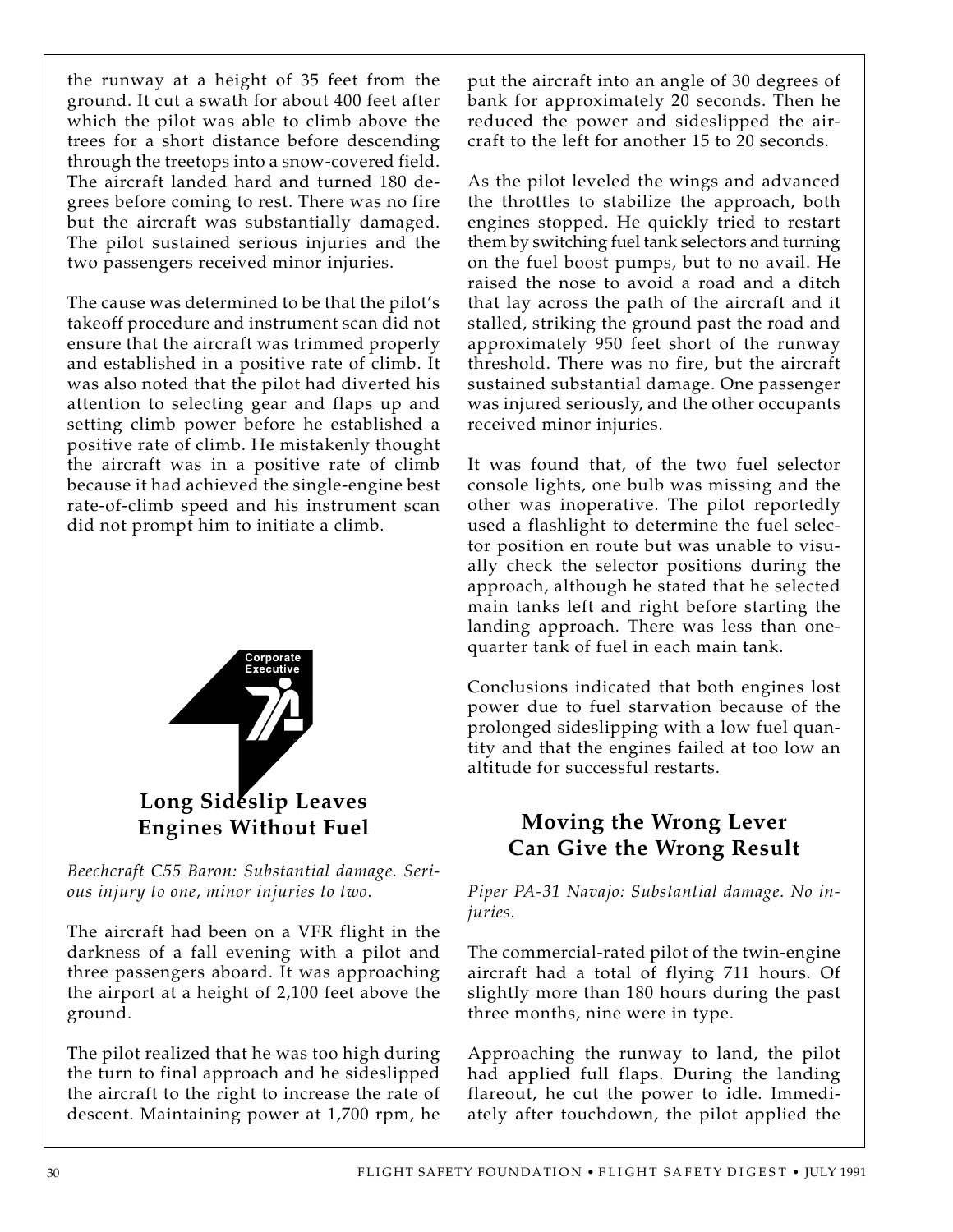brakes. The landing gear horn then began to sound, and the pilot realized that the aircraft was settling to the runway on its nose as the gear collapsed. There was no fire and the pilot left the aircraft without injury.

Maintenance personnel checked the aircraft after the accident and found that the landing gear lever was in the up position.

The pilot stated that he was very tired, that he lacked experience in that type of aircraft, that he usually retracted the flaps immediately after touchdown — and that he had inadvertently retracted the landing gear.



*Piper PA-30 Twin Comanche: Substantial damage. No injuries.*

The airline transport-rated pilot had a total of 3,400 flying hours, with more than 200 hours in type. He was receiving currency training from an instructor pilot in the light twin-engine aircraft. It was midday in late winter; weather was not a factor. The procedure being accomplished was a simulated instrument landing system (ILS) approach.

As the aircraft intercepted the glide slope inbound, the student pilot put the landing gear selector in the down position. The instructor checked that the student had done so.

Neither pilot noticed that the green gear-down light was not illuminated. The approach to a full-stop landing was continued.

After being flared out over the centerline of the runway, the aircraft landed smoothly wheels-up. The propellers and underside of the aircraft were damaged substantially but there was no fire. The two occupants deplaned without injury.

Examination revealed that the circuit breaker for the landing gear motor had opened. No reason for the opening of the circuit breaker could be found by maintenance personnel.

## **Low on Experience, Low on Prudence — High on Risk**

*Piper PA-28: Major damage. Minor injuries to one.*

The private pilot had a total of 65 flying hours, eight of which were in the type aircraft he intended to fly that spring morning. He obtained weather information which indicated that he could expect a moderate surface wind of eight to 12 knots from the northeast at his destination airport.

The takeoff and en route portions of the flight were uneventful, and the pilot made an approach to runway 09 at the destination airport. The crosswind was from the left as expected and he crabbed into it on final approach.

Then things began to go wrong. The pilot flared slightly high and applied power to cushion the touchdown, after which directional control became difficult. The aircraft yawed to the left toward a field of crops, and the pilot elected to go around. He applied power but realized that the aircraft was about to collide with a fence, so he closed the throttle again.

The aircraft impacted the fence and the left wing was torn off. The aircraft continued into the field and overturned; there was no fire. The pilot, restrained by the shoulder and seat belts, was able to exit the aircraft suffering only minor injuries.